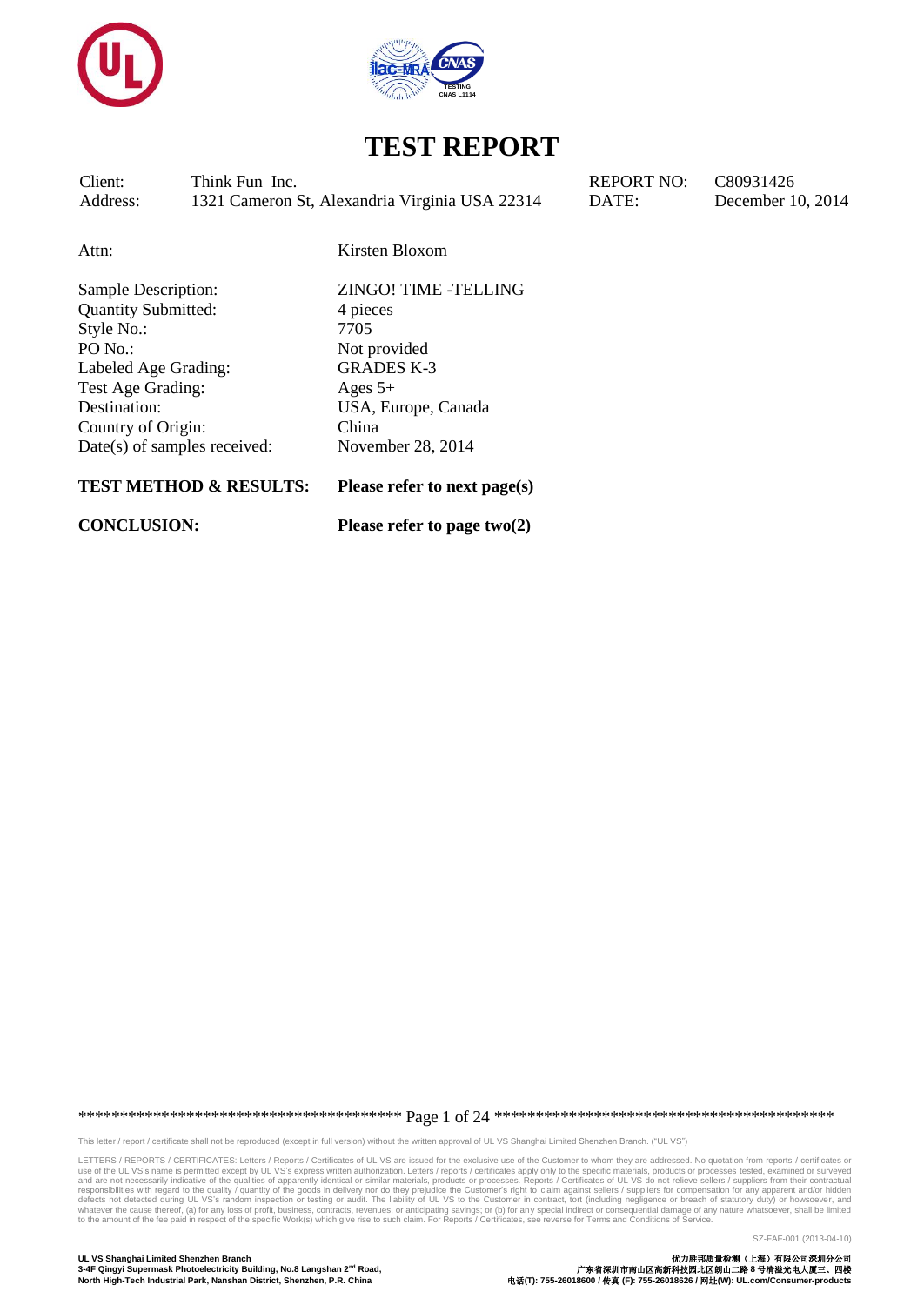



| Client:                    | Think Fun Inc.                                                                        | <b>REPORT NO:</b> | C80931426                   |  |
|----------------------------|---------------------------------------------------------------------------------------|-------------------|-----------------------------|--|
| Address:                   | 1321 Cameron St, Alexandria Virginia USA 22314                                        | DATE:             | December 10, 2014           |  |
|                            |                                                                                       |                   |                             |  |
|                            | ASTM F963-11 Physical & Mechanical Requirements                                       |                   | <b>PASS</b>                 |  |
|                            | 16 CFR 1500 Physical & Mechanical Requirements                                        |                   | <b>PASS</b>                 |  |
|                            | Canada Toys Regulations SOR/2011-17 Physical and Mechanical Requirements              |                   | <b>PASS</b>                 |  |
|                            | EN 71-1:2011+ A3:2014 Mechanical & Physical Properties                                |                   | <b>PASS</b>                 |  |
|                            | <b>ASTM F963-11 Flammability Requirements</b>                                         |                   | <b>PASS</b>                 |  |
|                            | 16 CFR 1500.3 (c)(6) (vi) / 16 CFR 1500.44 Flammability Requirements                  |                   | <b>PASS</b>                 |  |
|                            | Canada Toys Regulations SOR/2011-17 Flammability Requirements                         |                   | <b>PASS</b>                 |  |
|                            | (Cellulose Nitrate and Celluloid)                                                     |                   |                             |  |
|                            | EN 71-2:2011+A1:2014 Flammability                                                     |                   | <b>PASS</b>                 |  |
|                            | ASTM F963-11 Clause 4.3.5.1 (2) Elements Migration in surface coating                 |                   | <b>PASS</b>                 |  |
|                            | ASTM F963-11 Clause 4.3.5.2 (2) (b) Elements Migration in substrate                   |                   | <b>PASS</b>                 |  |
|                            | EN 71-3:2013 Migration of Certain Elements                                            |                   | <b>PASS</b>                 |  |
|                            | Canada Toys Regulations SOR/2011-17 Heavy Metal Content Requirements                  |                   | <b>PASS</b>                 |  |
|                            | ASTM F963-11 Clause 4.3.5.1 (1) Total Lead in Surface Coating                         |                   | <b>PASS</b>                 |  |
|                            | 16 CFR 1303 Total Lead Content Requirements                                           |                   | <b>PASS</b>                 |  |
|                            | Consumer Product Safety Improvement Act of 2008 Total Lead Content Requirement        |                   | <b>PASS</b>                 |  |
| [Paint or Surface Coating] |                                                                                       |                   |                             |  |
|                            | ASTM F963-11 Clause 4.3.5.2 (2) (a) Total Lead in Substrate                           |                   | <b>PASS</b>                 |  |
|                            | Consumer Product Safety Improvement Act of 2008 Total Lead Content Requirement        |                   | <b>PASS</b>                 |  |
| [Substrate Materials]      |                                                                                       |                   |                             |  |
|                            | Total Lead Content Test in Non-PVC accessible component per California Proposition 65 |                   | <b>PASS</b>                 |  |
|                            | Canada Consumer Products Containing Lead (Contact mouth) regulation                   |                   | NOT APPLICABLE <sup>#</sup> |  |
|                            | ASTM F963-11 Clause 4.3.5.2 (2) (c) Soluble Cadmium in metallic small part            |                   | NOT APPLICABLE <sup>#</sup> |  |
|                            | Total Cadmium Content and European Reach Regulation Annex XVII                        |                   | <b>PASS</b>                 |  |
|                            | Consumer Product Safety Improvement Act of 2008 Total Phthalate Requirement           |                   | <b>PASS</b>                 |  |
|                            | Total Phthalate and European Reach Regulation Annex XVII                              |                   | <b>PASS</b>                 |  |
|                            | Phthalates Content With Reference To California Proposition 65 Requirement            |                   | <b>PASS</b>                 |  |
|                            | Canada Phthalates Regulation SOR/2010-298 Phthalates Content Requirements             |                   | NOT APPLICABLE <sup>#</sup> |  |
|                            | NERC (Formerly Organization: CSG) Model Legislation - Toxics in Packaging             |                   | <b>PASS</b>                 |  |
|                            | Clearinghouse (TPCH), as revised December 1998 & October 2004                         |                   |                             |  |
|                            | 94/62/EC Heavy Metals Requirements on Packaging and Packaging Waste                   |                   | <b>PASS</b>                 |  |

#: There is no component on the submitted test samples under the testing scopes.

\*\*\*\*\*\*\*\*\*\*\*\*\*\*\*\*\*\*\*\*\*\*\*\*\*\*\*\*\*\*\*\*\*\*\*\*\*\*\* Page 2 of 24 \*\*\*\*\*\*\*\*\*\*\*\*\*\*\*\*\*\*\*\*\*\*\*\*\*\*\*\*\*\*\*\*\*\*\*\*\*\*\*\*\*

This letter / report / certificate shall not be reproduced (except in full version) without the written approval of UL VS Shanghai Limited Shenzhen Branch. ("UL VS")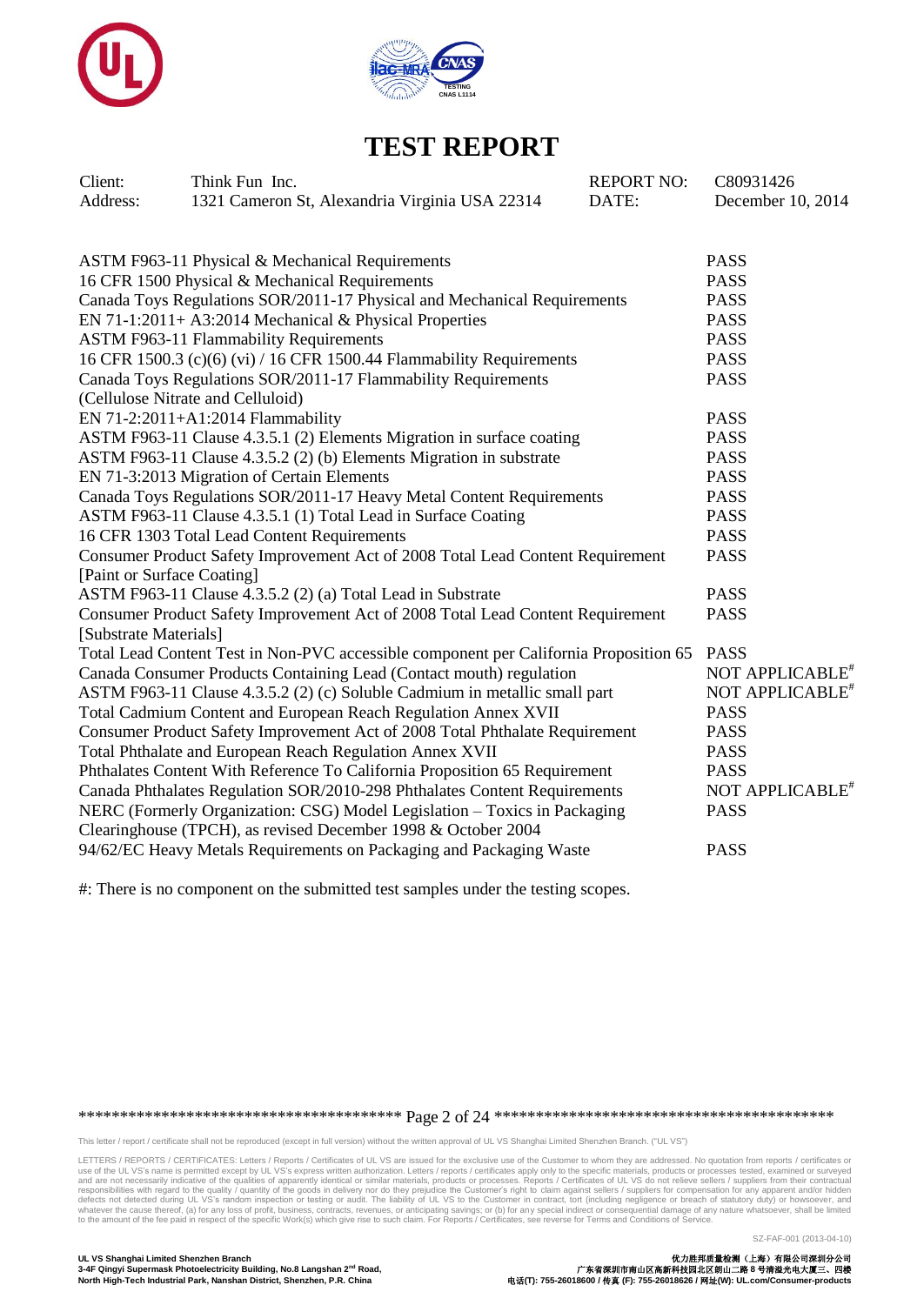



Client: Think Fun Inc. REPORT NO: C80931426 Address: 1321 Cameron St, Alexandria Virginia USA 22314 DATE: December 10, 2014

*For and on behalf of*: UL VS Shanghai Limited Shenzhen Branch

enon

Benson Ye Assistant Laboratory Manager – Toys Department

ani ke Ms. Carol Ke

Laboratory manager-Chemical Department

**Important Notes**: The results only relate to the samples tested.

**The below tests are except from the ILAC-MRA/CNAS accreditation scope:**

1. EN 71-1:2011+ A3:2014 Mechanical & Physical Properties

2. EN 71-2:2011+A1:2014 Flammability

3. EN 71-3:2013 Migration of Certain Elements

4. Total Lead Content Test in Non-PVC accessible component per California Proposition 65

- 5. Total Phthalate Test According to California Proposition 65
- 6. NERC (Formerly Organization: CSG) Model Legislation Toxics in Packaging Clearinghouse (TPCH), as revised December 1998 & October 2004
- 7. 94/62/EC Heavy Metals Requirements on Packaging and Packaging Waste

\*\*\*\*\*\*\*\*\*\*\*\*\*\*\*\*\*\*\*\*\*\*\*\*\*\*\*\*\*\*\*\*\*\*\*\*\*\*\* Page 3 of 24 \*\*\*\*\*\*\*\*\*\*\*\*\*\*\*\*\*\*\*\*\*\*\*\*\*\*\*\*\*\*\*\*\*\*\*\*\*\*\*\*\*

This letter / report / certificate shall not be reproduced (except in full version) without the written approval of UL VS Shanghai Limited Shenzhen Branch. ("UL VS")

LETTERS / REPORTS / CERTIFICATES: Letters / Reports / Certificates of UL VS are issued for the exclusive use of the Customer to whom they are addressed. No quotation from reports / certificates or<br>use of the UL VS's name i responsibilities with regard to the quality / quantity of the goods in delivery nor do they prejudice the Customer's right to claim against sellers / suppliers for compensation for any apparent and/or hidden defects not de

**UL VS Shanghai Limited Shenzhen Branch** 优力胜邦质量检测(上海)有限公司深圳分公司 **North High-Tech Industrial Park, Nanshan District, Shenzhen, P.R. China** 电话**(T): 755-26018600 /** 传真 **(F): 755-26018626 /** 网址**(W): UL.com/Consumer-products**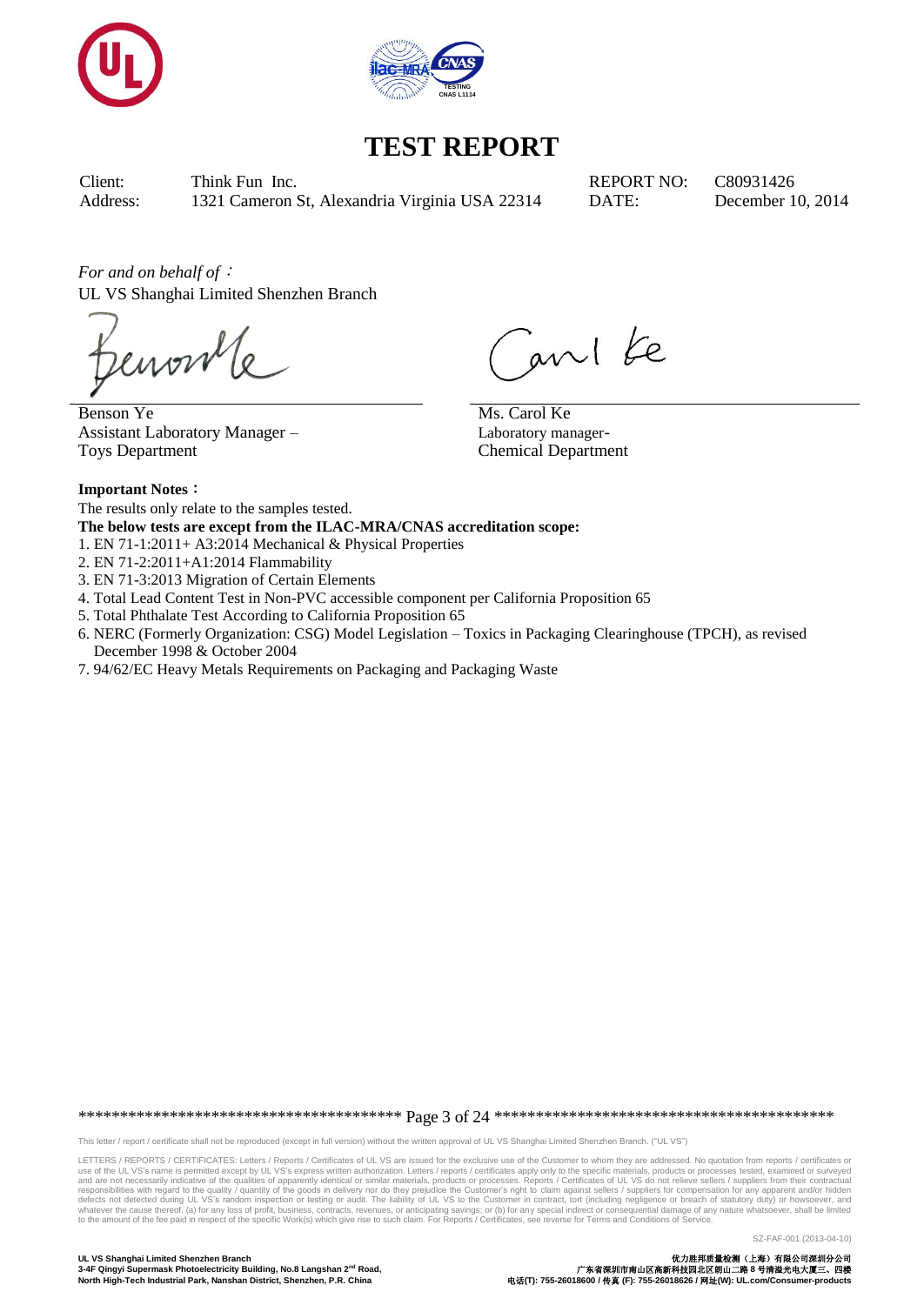



Client: Think Fun Inc. REPORT NO: C80931426 Address: 1321 Cameron St, Alexandria Virginia USA 22314 DATE: December 10, 2014

#### **TEST RESULTS**

Remark: P=Pass

#### **1. MECHANICAL AND PHYSICAL TEST**

### **1.1 AS PER ASTM STANDARD CONSUMER SAFETY SPECFICATION FOR TOYS SAFETY F963-11**

**The following clauses are identified to be applicable: Age grading for testing : Ages 5+ Samples Quantity : 2 pieces ×1 style**

| <b>Clause</b> | <b>Test Items</b>                    | Assessment |
|---------------|--------------------------------------|------------|
| 4.1           | Material (visual check on cleanness) | P          |
| 4.6           | <b>Small Objects</b>                 | P          |
| 4.7           | Accessible Edges                     | P          |
| 4.9           | <b>Accessible Points</b>             | P          |
| 4.12          | Plastic Film                         | P          |
| .5            | <b>Safety Labeling Requirements</b>  | P          |
| 6             | <b>Instructional Literature</b>      | P          |
| 7             | Producer's Markings                  | P          |
|               |                                      |            |

\*\*\*\*\*\*\*\*\*\*\*\*\*\*\*\*\*\*\*\*\*\*\*\*\*\*\*\*\*\*\*\*\*\*\*\*\*\*\* Page 4 of 24 \*\*\*\*\*\*\*\*\*\*\*\*\*\*\*\*\*\*\*\*\*\*\*\*\*\*\*\*\*\*\*\*\*\*\*\*\*\*\*\*\*

This letter / report / certificate shall not be reproduced (except in full version) without the written approval of UL VS Shanghai Limited Shenzhen Branch. ("UL VS")

LETTERS / REPORTS / CERTIFICATES: Letters / Reports / Certificates of UL VS are issued for the exclusive use of the Customer to whom they are addressed. No quotation from reports / certificates or<br>use of the UL VS's name i responsibilities with regard to the quality / quantity of the goods in delivery nor do they prejudice the Customer's right to claim against sellers / suppliers for compensation for any apparent and/or hidden defects not de

SZ-FAF-001 (2013-04-10)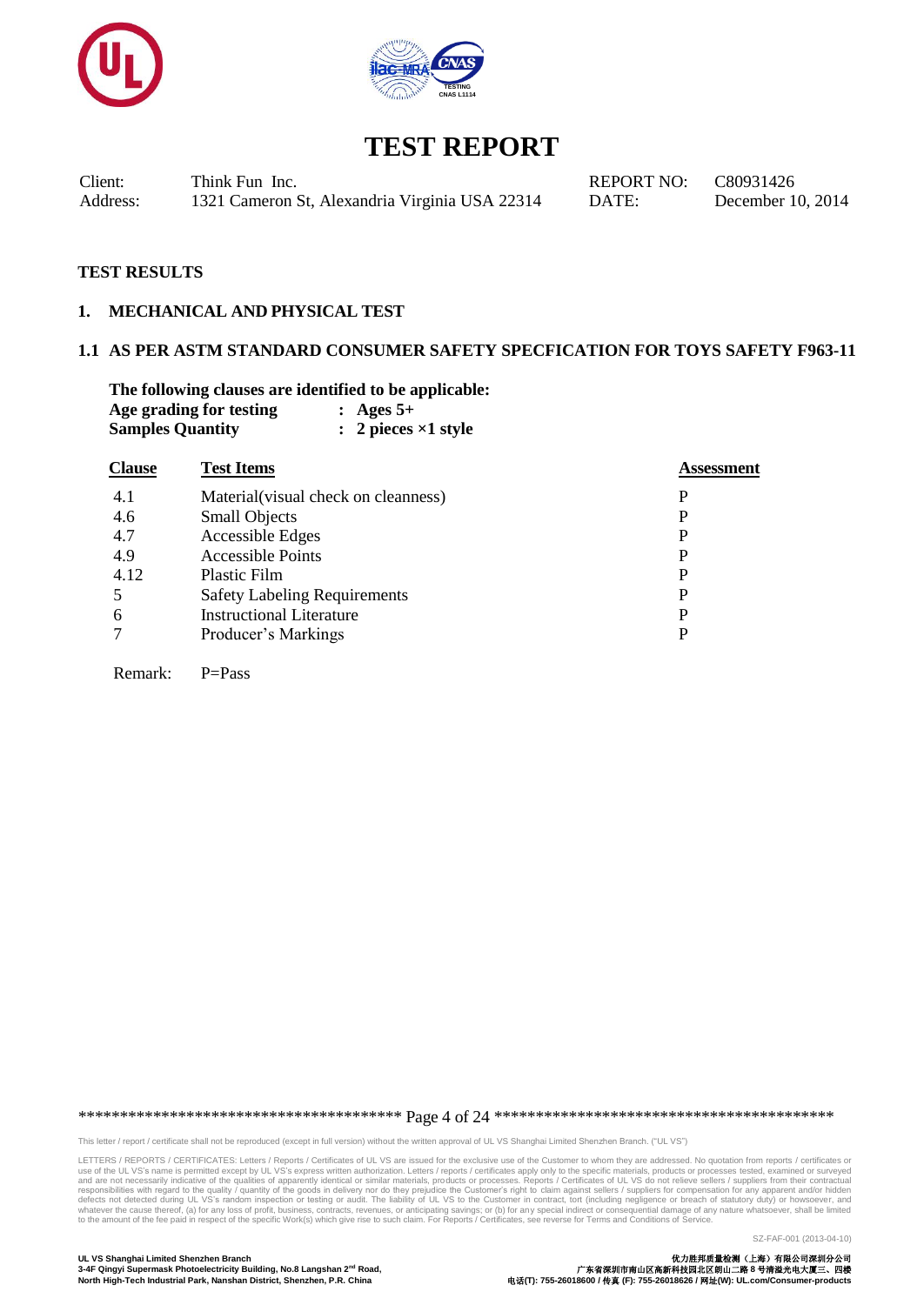



Client: Think Fun Inc. REPORT NO: C80931426 Address: 1321 Cameron St, Alexandria Virginia USA 22314 DATE: December 10, 2014

#### **TEST RESULTS**

### **1.2 AS PER 16 CFR 1500.50, THE HAZARDS OF SHARP POINTS, SHARP EDGE AND SMALL PARTS ARE ASSESSED BOTH BEFORE AND AFTER APPLICABLE USE AND ABUSE TESTS:**

**The following clauses are identified to be applicable: Age grading for testing: Ages 5+ Samples Quantity: 2 pieces ×1 style**

|         | <b>SHARP POINT</b><br><b>TEST ITEMS</b> |           | <b>SHARP EDGE</b> |
|---------|-----------------------------------------|-----------|-------------------|
|         |                                         | (1500.48) | (1500.49)         |
|         | As received                             | P         | P                 |
| 1500.53 | <b>Impact Test</b>                      | P         | P                 |
| 1500.53 | <b>Torque Test</b>                      | P         | P                 |
| 1500.53 | <b>Tension Test</b>                     | P         | P                 |
| 1500.53 | Compression                             | P         | P                 |
|         |                                         |           |                   |
|         |                                         |           |                   |

| 1500.121 Labeling requirements; prominence, placement, and conspicuousness |  |
|----------------------------------------------------------------------------|--|
| 1500.19 Misbranded toys and other articles intended for use by children    |  |

REMARK:  $P = PASS$ 

\*\*\*\*\*\*\*\*\*\*\*\*\*\*\*\*\*\*\*\*\*\*\*\*\*\*\*\*\*\*\*\*\*\*\*\*\*\*\* Page 5 of 24 \*\*\*\*\*\*\*\*\*\*\*\*\*\*\*\*\*\*\*\*\*\*\*\*\*\*\*\*\*\*\*\*\*\*\*\*\*\*\*\*\*

This letter / report / certificate shall not be reproduced (except in full version) without the written approval of UL VS Shanghai Limited Shenzhen Branch. ("UL VS")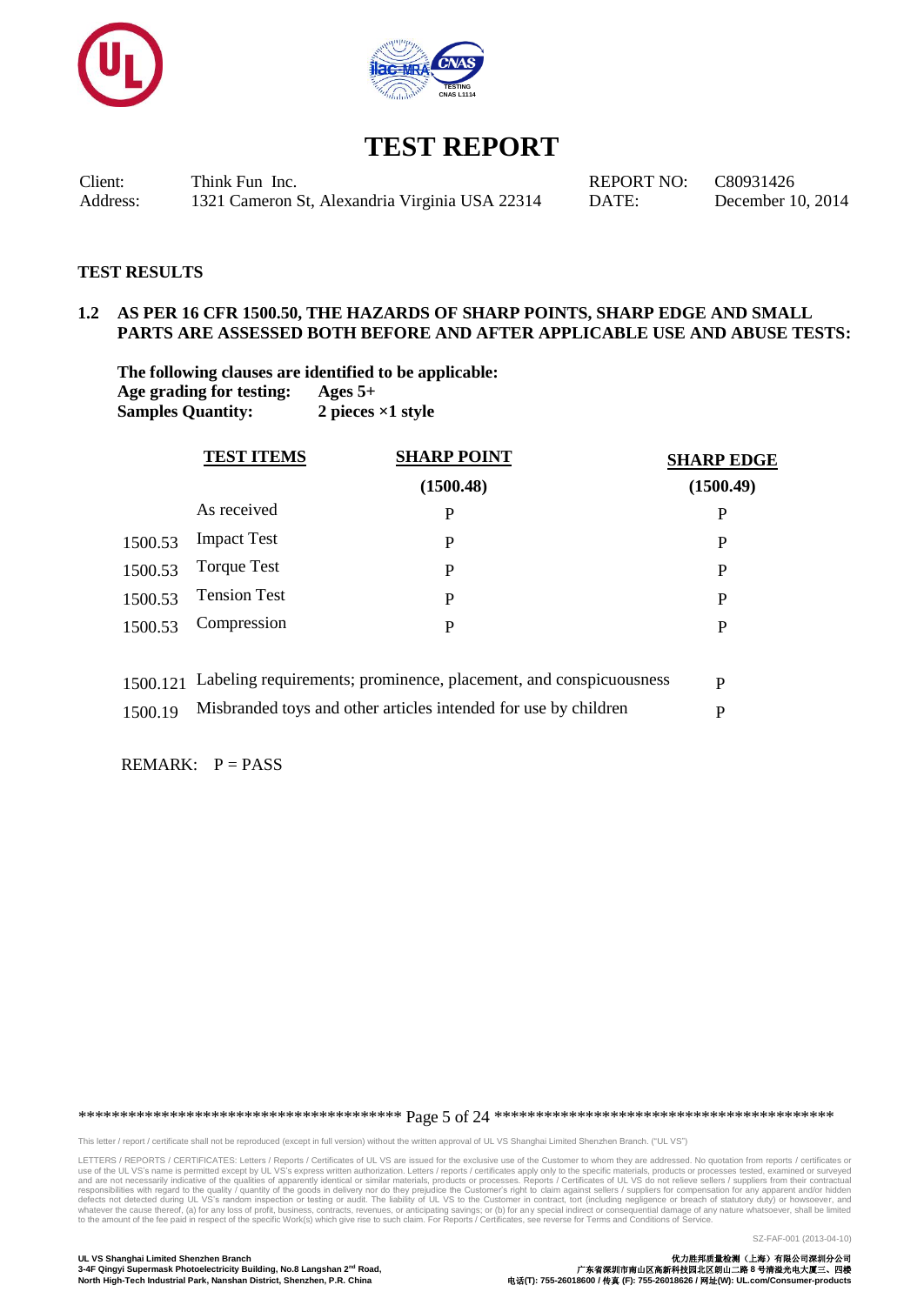



| Client:  | Think Fun Inc.                                 | <b>REPORT NO:</b> | C80931426  |
|----------|------------------------------------------------|-------------------|------------|
| Address: | 1321 Cameron St, Alexandria Virginia USA 22314 | DATE:             | December 1 |

ecember 10, 2014

 $\bf Assessment$ 

#### **TEST RESULTS**

#### **1.3 AS PER CANADA TOYS REGULATIONS, SOR/2011-17**

| The following clauses are identified to be applicable: |                         |  |                               |  |  |  |
|--------------------------------------------------------|-------------------------|--|-------------------------------|--|--|--|
|                                                        | Age grading for testing |  | : Ages $5+$                   |  |  |  |
| <b>Samples Quantity</b>                                |                         |  | $: 2$ pieces $\times$ 1 style |  |  |  |
| <u>(A)</u>                                             | <b>Test Items</b>       |  |                               |  |  |  |
|                                                        | $D_{\alpha}$ alzacina   |  |                               |  |  |  |

| $\overline{4}$ | Packaging                    |  |
|----------------|------------------------------|--|
| -9             | Ends                         |  |
| -10            | <b>Exposed Plastic Parts</b> |  |

Remark:  $P = Pass$ 

\*\*\*\*\*\*\*\*\*\*\*\*\*\*\*\*\*\*\*\*\*\*\*\*\*\*\*\*\*\*\*\*\*\*\*\*\*\*\* Page 6 of 24 \*\*\*\*\*\*\*\*\*\*\*\*\*\*\*\*\*\*\*\*\*\*\*\*\*\*\*\*\*\*\*\*\*\*\*\*\*\*\*\*\*

This letter / report / certificate shall not be reproduced (except in full version) without the written approval of UL VS Shanghai Limited Shenzhen Branch. ("UL VS")

LETTERS / REPORTS / CERTIFICATES: Letters / Reports / Certificates of UL VS are issued for the exclusive use of the Customer to whom they are addressed. No quotation from reports / certificates or<br>use of the UL VS's name i

SZ-FAF-001 (2013-04-10)

**UL VS Shanghai Limited Shenzhen Branch** 优力胜邦质量检测(上海)有限公司深圳分公司 **3-4F Qingyi Supermask Photoelectricity Building, No.8 Langshan 2nd Road,** 广东省深圳市南山区高新科技园北区朗山二路 **8** 号清溢光电大厦三、四楼 **North High-Tech Industrial Park, Nanshan District, Shenzhen, P.R. China** 电话**(T): 755-26018600 /** 传真 **(F): 755-26018626 /** 网址**(W): UL.com/Consumer-products**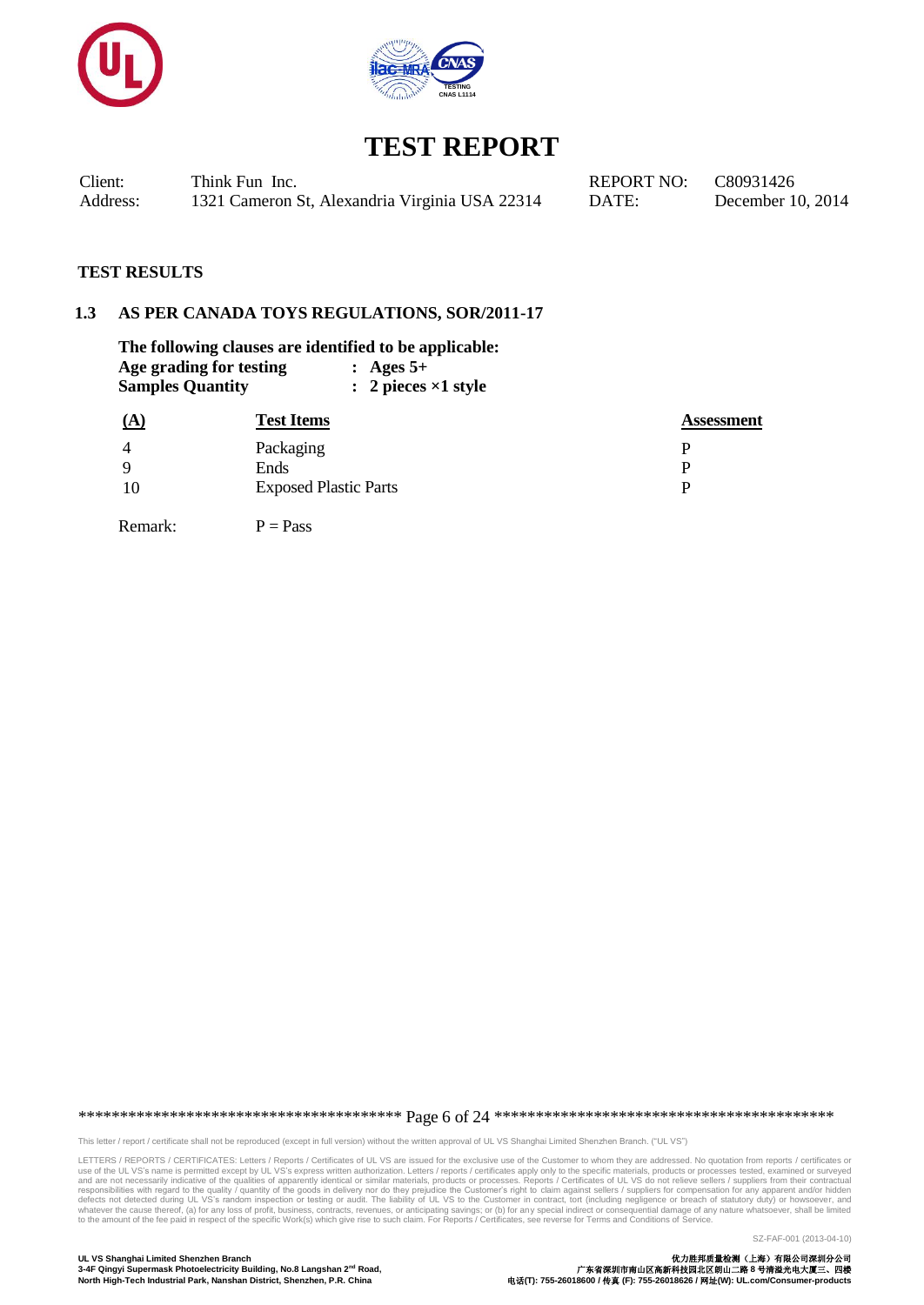



Client: Think Fun Inc. REPORT NO: C80931426 Address: 1321 Cameron St, Alexandria Virginia USA 22314 DATE: December 10, 2014

### **TEST RESULTS**

### **1.4 PHYSICAL AND MECHANICAL TESTS OF THE MOST STRINGENT REQUIREMENTS OF THE FOLLOWING STANDARDS:**

**AS PER EUROPEAN STANDARDS ON SAFETY OF TOYS EN 71-1:2011+A3:2014**

**Applicant Specified Age Grading for testing: Ages 5+ Sample size:** 2 pieces  $\times$ 1 style

| Clause | Test Items                                                | Assessment         |
|--------|-----------------------------------------------------------|--------------------|
| 4.1    | Material cleanliness                                      | Pass               |
| 4.7    | Edges                                                     | Pass               |
| 4.8    | Points and metallic wires                                 | Pass               |
| 6      | Packaging                                                 | Pass               |
| $\tau$ | Warnings, markings and instructions for use               | Pass & See remark* |
| 7.1    | General                                                   | Pass               |
| 7.2    | Warning on toys not intended for children under 36 months | Pass               |

#### Remarks:

\*: Address of manufacturer or his authorized representatives or importer should be located in EU community.

 Warnings and safety instructions shall be written in the languages easily understood by consumers of the country in which the toy is to be sold. Only English version was reviewed.

\*\*\*\*\*\*\*\*\*\*\*\*\*\*\*\*\*\*\*\*\*\*\*\*\*\*\*\*\*\*\*\*\*\*\*\*\*\*\* Page 7 of 24 \*\*\*\*\*\*\*\*\*\*\*\*\*\*\*\*\*\*\*\*\*\*\*\*\*\*\*\*\*\*\*\*\*\*\*\*\*\*\*\*\*

This letter / report / certificate shall not be reproduced (except in full version) without the written approval of UL VS Shanghai Limited Shenzhen Branch. ("UL VS")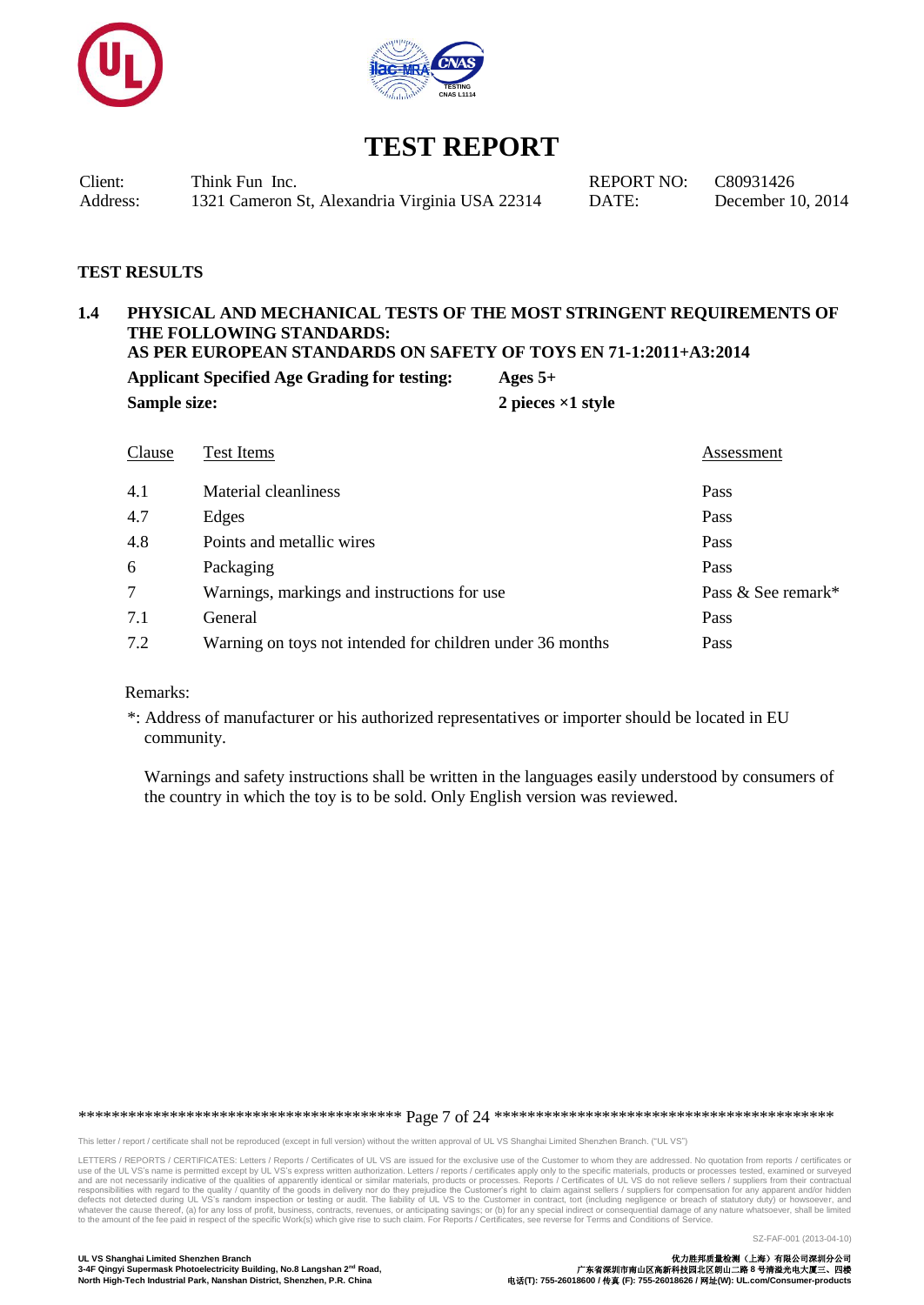



Client: Think Fun Inc. REPORT NO: C80931426 Address: 1321 Cameron St, Alexandria Virginia USA 22314 DATE: December 10, 2014

#### **TEST RESULTS**

#### **2. FLAMMABILITY TEST**

### **2.1 AS PER ASTM STANDARD ON SAFETY OF TOYS F963-11 ANNEX A5:** Samples Quantity: 2 pieces ×1 style Requirement: Burning rate should not exceed 0.1 inch per second along the major axis.

Results: The sample was tested to be ignited but extinguished.

#### **2.2 AS PER U.S. CODE OF FEDERAL REGULATIONS TITLE 16 PART 1500.44 FOR RIGID AND PLIABLE SOLIDS defined under 16 CFR 1500.3 section (c) (6) (vi):** Samples Quantity: 2 pieces ×1 style

Requirement: Burning rate should not exceed 0.1 inch per second along the major axis.

Results: The sample was tested to be ignited but extinguished.

#### **2.3 AS PER CANADA TOYS REGULATIONS SOR/2011-17 SECTION 21 (CELLULOSE NITRATE AND CELLULOID)**

- Requirement: Celluloid (cellulose nitrate) and materials with the same behaviour in fire (except when used in varnish or paint) shall not be used in the manufacture of toys.
- Results: The submitted sample(s) complied with this requirement.

### **2.4 AS PER EUROPEAN STANDARD ON SAFETY OF TOYS EN 71-2:2011 + A1:2014 SECTION 4.1 GENERAL REQUIREMENT (CELLULOSE NITRATE):**

Requirement: Celluloid (cellulose nitrate), except when used in varnish, paint or glue, or in balls of the type used for table tennis or similar games, and materials with the same behaviour in fire as celluloid, shall not be used in the manufacture of toys.

Results: The submitted sample(s) complied with this requirement.

Date(s) of test(s) conducted: December 1, 2014 to December 2, 2014

\*\*\*\*\*\*\*\*\*\*\*\*\*\*\*\*\*\*\*\*\*\*\*\*\*\*\*\*\*\*\*\*\*\*\*\*\*\*\* Page 8 of 24 \*\*\*\*\*\*\*\*\*\*\*\*\*\*\*\*\*\*\*\*\*\*\*\*\*\*\*\*\*\*\*\*\*\*\*\*\*\*\*\*\*

This letter / report / certificate shall not be reproduced (except in full version) without the written approval of UL VS Shanghai Limited Shenzhen Branch. ("UL VS")

LETTERS / REPORTS / CERTIFICATES: Letters / Reports / Certificates of UL VS are issued for the exclusive use of the Customer to whom they are addressed. No quotation from reports / certificates or use of the UL VS's name is permitted except by UL VS's express written authorization. Letters / reports / certificates apply only to the specific materials, products or processes tested, examined or surveyed<br>and are not ne responsibilities with regard to the quality / quantity of the goods in delivery nor do they prejudice the Customer's right to claim against sellers / suppliers for compensation for any apparent and/or hidden defects not de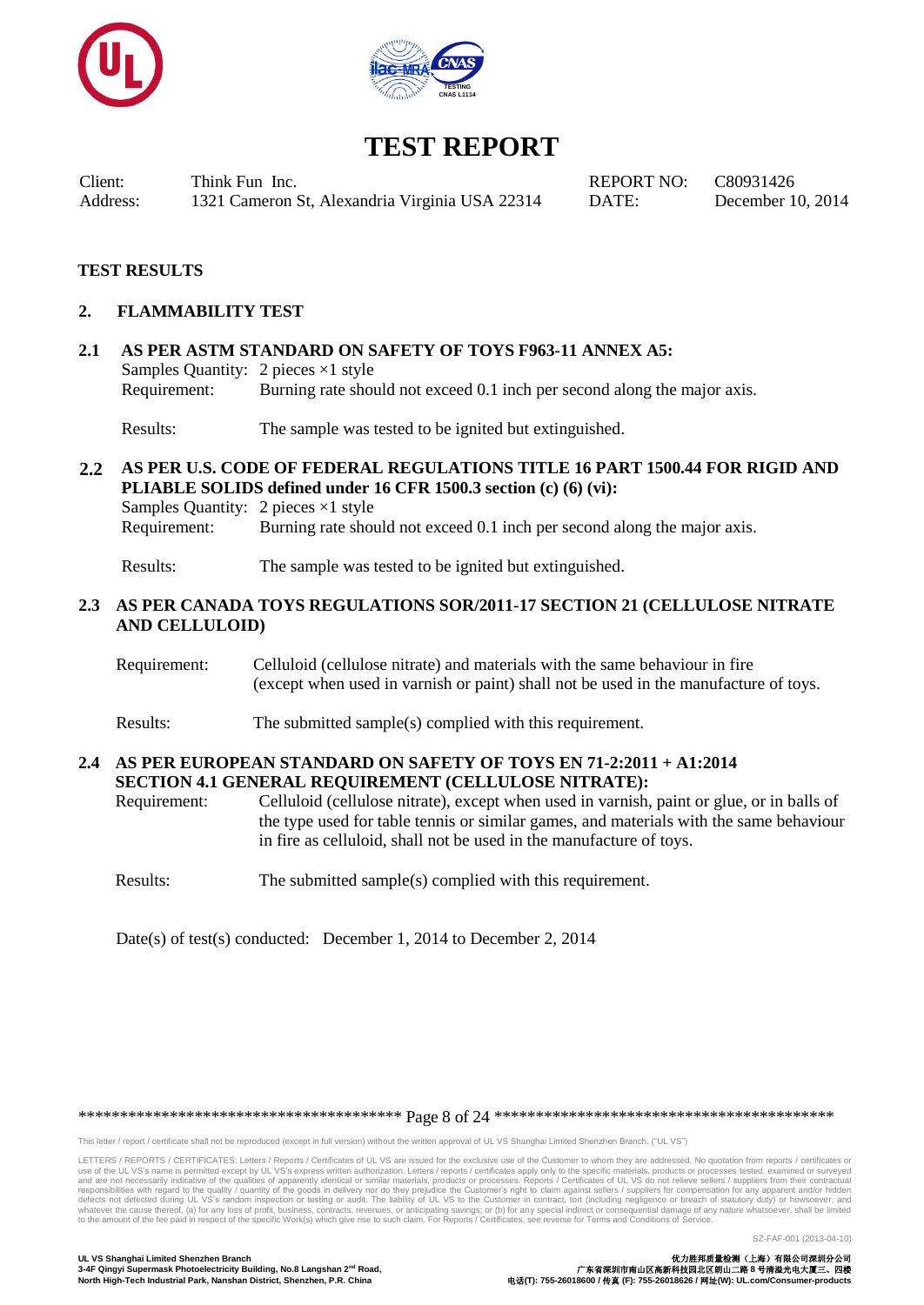



Client: Think Fun Inc. REPORT NO: C80931426 Address: 1321 Cameron St, Alexandria Virginia USA 22314 DATE: December 10, 2014

### **TEST RESULTS**

#### **3. CHEMICAL TESTS:**

Key to sample(s):

| Sample 1  | $=$ | Transparent plastic (plastic pin joint of zinger)                                   |
|-----------|-----|-------------------------------------------------------------------------------------|
| Sample 2  | $=$ | Green coating on plastic (lettering on cover of zinger)                             |
| Sample 3  | $=$ | Black coating on plastic (number tiles)                                             |
| Sample 4  | $=$ | Multicolor coatings on paper sheet (instructions & parent's guide)                  |
| Sample 5  | $=$ | White paper sheet with multicolor coatings (instructions $\&$ parent's guide)       |
| Sample 6  | $=$ | White paper sheet excluding coatings (instructions $\&$ parent's guide)             |
| Sample 7  | $=$ | White paper card with transparent plastic film and inaccessible multicolor coatings |
|           |     | (all cards)                                                                         |
| Sample 8  | $=$ | Red plastic (cover & body of zinger)                                                |
| Sample 9  |     | $=$ White plastic (inside of cover of zinger)                                       |
| Sample 10 | $=$ | Black soft plastic (washer on bottom of body of zinger)                             |
| Sample 11 | $=$ | Blue plastic (number tiles)                                                         |
| Sample 12 | $=$ | Dark yellow plastic (number tiles)                                                  |
| Sample 13 | $=$ | Silvery metal (staple joint of instructions $\&$ parent's guide)                    |
| Sample 14 | $=$ | Transparent plastic film (shrink film on box)                                       |
| Sample 15 | $=$ | White surfaced brown corrugated paper card with multicolor coatings (box)           |
| Sample 16 | $=$ | Transparent plastic with black coating (poly-bag of all cards)                      |
| Sample 17 | $=$ | Transparent adhesive tape (joint of poly-bag of all cards)                          |

\*\*\*\*\*\*\*\*\*\*\*\*\*\*\*\*\*\*\*\*\*\*\*\*\*\*\*\*\*\*\*\*\*\*\*\*\*\*\* Page 9 of 24 \*\*\*\*\*\*\*\*\*\*\*\*\*\*\*\*\*\*\*\*\*\*\*\*\*\*\*\*\*\*\*\*\*\*\*\*\*\*\*\*\*

This letter / report / certificate shall not be reproduced (except in full version) without the written approval of UL VS Shanghai Limited Shenzhen Branch. ("UL VS")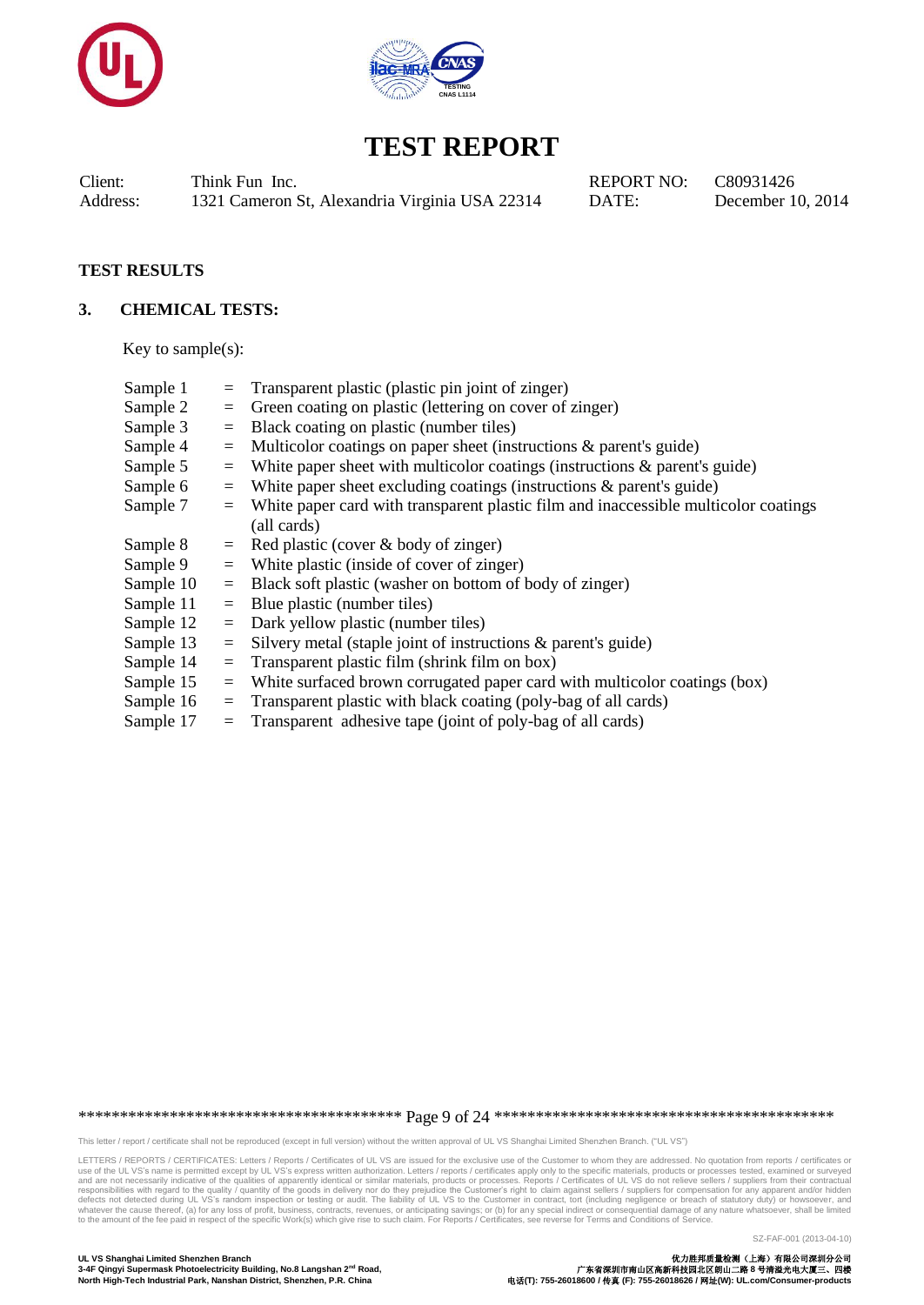



Client: Think Fun Inc. REPORT NO: C80931426<br>Address: 1321 Cameron St. Alexandria Virginia USA 22314 DATE: December 1 Address: 1321 Cameron St, Alexandria Virginia USA 22314 DATE: December 10, 2014

#### **TEST RESULTS**

### **3.1 SOLUBLE ELEMENT MIGRATION IN SURFACE COATING**

Requirement: As per ASTM F963-11 Clause 4.3.5.1 (2) requirement, materials under test shall not exceed below limit.

Test method: Reference to ASTM F963-11 Clause 8.3, used acid extraction and analyzed by Inductively Coupled Argon Plasma Spectrometry.

Results:

| Elements | Antimony |      |                 |       | Arsenic Barium Cadmium Chromium Lead Mercury Selenium |       |       |         |
|----------|----------|------|-----------------|-------|-------------------------------------------------------|-------|-------|---------|
| Limits   | < 60     |      | $< 25$ $< 1000$ | < 75  | < 60                                                  | < 90  | < 60  | < 500   |
| Sample 2 | < 6.0    | <2.5 | < 6.0           | < 6.0 | < 6.0                                                 | < 6.0 | <6.0  | < 6.0   |
| Sample 3 | < 6.0    | <2.5 | < 6.0           | < 6.0 | < 6.0                                                 | <6.0  | < 6.0 | $<$ 6.0 |
| Sample 4 | < 6.0    | <2.5 | 52.5            | < 6.0 | < 6.0                                                 | < 6.0 | < 6.0 | <6.0    |

Remark:

- 1. All concentrations expressed in milligrams per kilogram
- 2. "<" means "less than"
- 3. For samples 2, the sample weight used was 0.0231 gram per piece respectively.

\*\*\*\*\*\*\*\*\*\*\*\*\*\*\*\*\*\*\*\*\*\*\*\*\*\*\*\*\*\*\*\*\*\*\*\*\*\*\* Page 10 of 24 \*\*\*\*\*\*\*\*\*\*\*\*\*\*\*\*\*\*\*\*\*\*\*\*\*\*\*\*\*\*\*\*\*\*\*\*\*\*\*\*\*

This letter / report / certificate shall not be reproduced (except in full version) without the written approval of UL VS Shanghai Limited Shenzhen Branch. ("UL VS")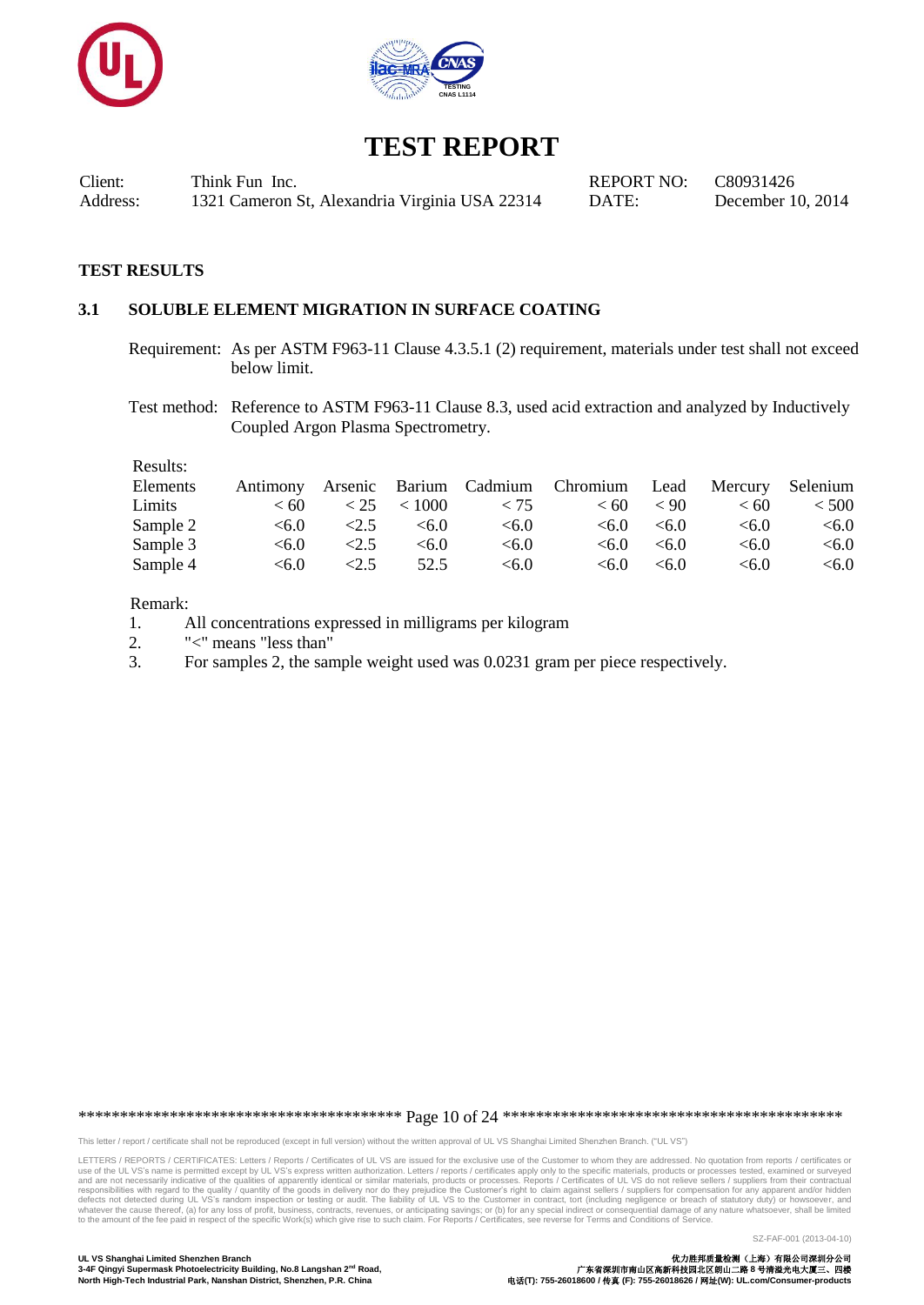



Client: Think Fun Inc. REPORT NO: C80931426 Address: 1321 Cameron St, Alexandria Virginia USA 22314 DATE: December 10, 2014

#### **TEST RESULTS**

### **3.2 SOLUBLE ELEMENT MIGRATION IN SUBSTRATES**

Requirement: As per ASTM F963-11 Clause 4.3.5.2 (2) (b) requirement, materials under test shall not exceed below limit.

Test method: Reference to ASTM F963-11 Clause 8.3, used acid extraction and analyzed by Inductively Coupled Argon Plasma Spectrometry.

| Results:  |          |            |        |         |          |      |         |          |
|-----------|----------|------------|--------|---------|----------|------|---------|----------|
| Elements  | Antimony | Arsenic    | Barium | Cadmium | Chromium | Lead | Mercury | Selenium |
| Limits    | <60      | < 25       | < 1000 | < 75    | <60      | < 90 | <60     | < 500    |
| Sample 7  | < 6.0    | <2.5       | <6.0   | <6.0    | <6.0     | <6.0 | <6.0    | < 6.0    |
| Sample 8  | <6.0     | $\leq$ 2.5 | <6.0   | <6.0    | <6.0     | <6.0 | <6.0    | < 6.0    |
| Sample 9  | <6.0     | <2.5       | <6.0   | < 6.0   | <6.0     | <6.0 | <6.0    | < 6.0    |
| Sample 10 | < 6.0    | <2.5       | <6.0   | <6.0    | <6.0     | <6.0 | <6.0    | < 6.0    |
| Sample 11 | < 6.0    | <2.5       | <6.0   | <6.0    | < 6.0    | <6.0 | <6.0    | < 6.0    |
| Sample 12 | < 6.0    | <2.5       | < 6.0  | <6.0    | < 6.0    | <6.0 | < 6.0   | < 6.0    |

Remark:

1. All concentrations expressed in milligrams per kilogram

2. "<" means "less than"

\*\*\*\*\*\*\*\*\*\*\*\*\*\*\*\*\*\*\*\*\*\*\*\*\*\*\*\*\*\*\*\*\*\*\*\*\*\*\* Page 11 of 24 \*\*\*\*\*\*\*\*\*\*\*\*\*\*\*\*\*\*\*\*\*\*\*\*\*\*\*\*\*\*\*\*\*\*\*\*\*\*\*\*\*

This letter / report / certificate shall not be reproduced (except in full version) without the written approval of UL VS Shanghai Limited Shenzhen Branch. ("UL VS")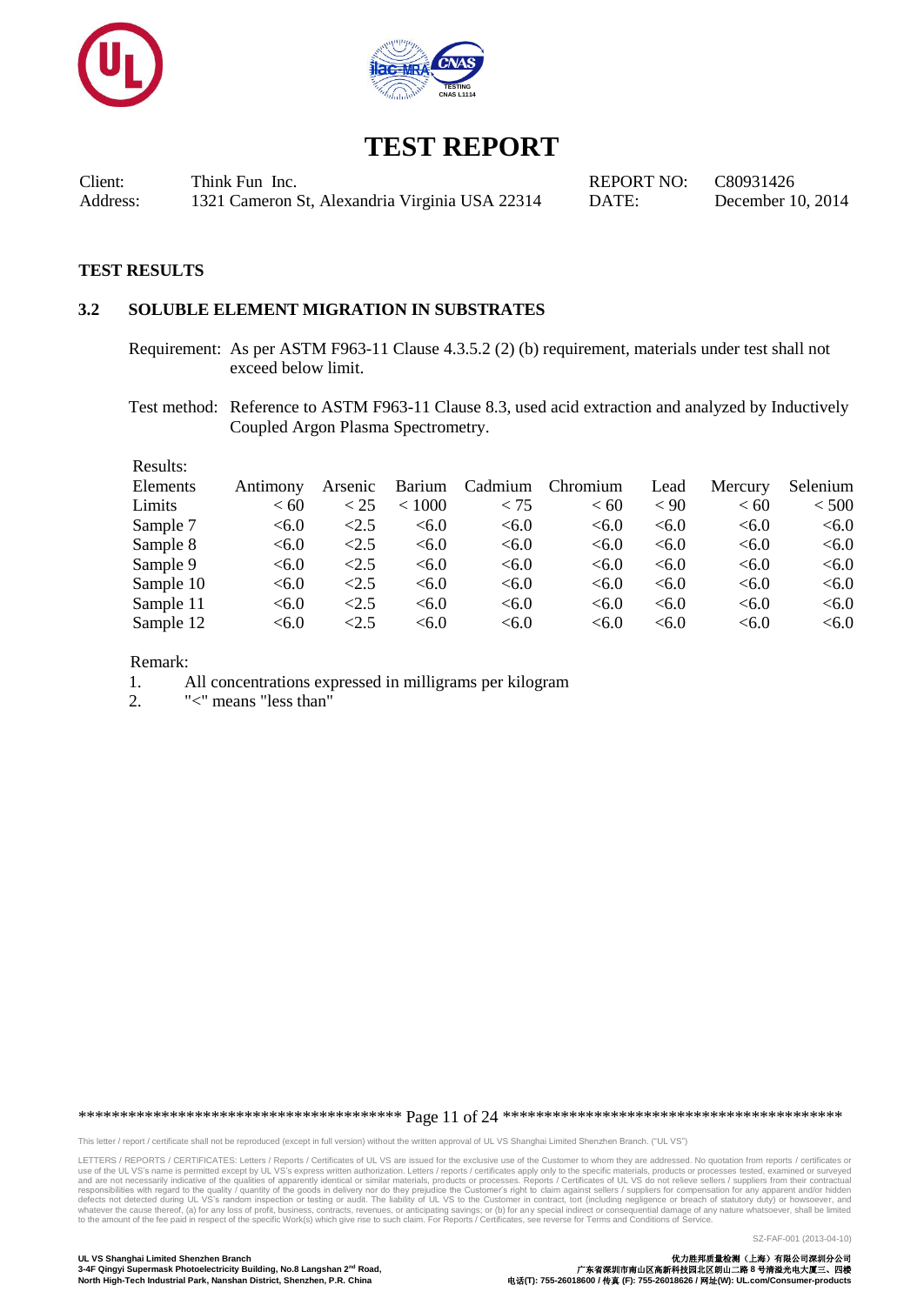



Client: Think Fun Inc. REPORT NO: C80931426 Address: 1321 Cameron St, Alexandria Virginia USA 22314 DATE: December 10, 2014

#### **TEST RESULTS**

#### **3.3 ELEMENTS MIGRATION WITH REFERENCE TO 2009/48/EC AND ITS AMENDMENT**

Test Method: EN71-3: 2013 Migration of certain elements

| Results:                 |                        |                |                |                   |                |                |
|--------------------------|------------------------|----------------|----------------|-------------------|----------------|----------------|
| Elements <sup>1</sup>    | Limits                 | Sample 2       | Sample 3       | Sample 5          | Sample 7       | Sample 8       |
|                          | (Scraped off material) |                |                |                   |                |                |
| Antimony                 | 560                    | < 5.0          | < 5.0          | < 5.0             | < 5.0          | < 5.0          |
| Arsenic                  | 47                     | < 2.5          | <2.5           | < 2.5             | < 2.5          | < 2.5          |
| <b>Barium</b>            | 18750                  | < 5.0          | < 5.0          | 13.0              | < 5.0          | < 5.0          |
| Cadmium                  | 17                     | < 5.0          | < 5.0          | < 5.0             | < 5.0          | < 5.0          |
| Chromium $III2$          | 460                    | < 0.2          | 0.300          | < 0.2             | < 0.2          | < 0.2          |
| Chromium $VI^2$          | 0.2                    | $< 0.2^\Delta$ | $< 0.2^\Delta$ | ${<}0.2^{\Delta}$ | $< 0.2^\Delta$ | $< 0.2^\Delta$ |
| Lead                     | 160                    | < 5.0          | < 5.0          | < 5.0             | < 5.0          | < 5.0          |
| Mercury                  | 94                     | < 5.0          | < 5.0          | < 5.0             | < 5.0          | < 5.0          |
| Selenium                 | 460                    | < 5.0          | < 5.0          | < 5.0             | < 5.0          | < 5.0          |
| Aluminum                 | 70,000                 | $<$ 50         | < 50           | $<$ 50            | 545.0          | < 50           |
| <b>Boron</b>             | 15,000                 | $<$ 50         | < 50           | $<$ 50            | $<$ 50         | $<$ 50         |
| Cobalt                   | 130                    | < 5.0          | < 5.0          | < 5.0             | < 5.0          | $< 5.0$        |
| Copper                   | 7700                   | $<$ 50         | < 50           | $<$ 50            | $<$ 50         | < 50           |
| Manganese                | 15,000                 | < 5.0          | < 5.0          | 6.5               | 6.5            | < 5.0          |
| Nickel                   | 930                    | < 5.0          | < 5.0          | < 5.0             | < 5.0          | < 5.0          |
| Strontium                | 56,000                 | < 5.0          | < 5.0          | 86.0              | 20.5           | < 5.0          |
| Tin                      | 180,000                | $<$ 4.0        | < 4.0          | < 4.0             | < 4.0          | < 4.0          |
| Organic Tin <sup>3</sup> | 12                     |                |                |                   |                |                |
| (Expressed as            |                        |                |                |                   |                |                |
| TBT)                     |                        |                |                |                   |                |                |
| Zinc                     | 46,000                 | $<$ 50         | < 50           | $<$ 50            | $<$ 50         | $<$ 50         |

\*\*\*\*\*\*\*\*\*\*\*\*\*\*\*\*\*\*\*\*\*\*\*\*\*\*\*\*\*\*\*\*\*\*\*\*\*\*\* Page 12 of 24 \*\*\*\*\*\*\*\*\*\*\*\*\*\*\*\*\*\*\*\*\*\*\*\*\*\*\*\*\*\*\*\*\*\*\*\*\*\*\*\*\*

This letter / report / certificate shall not be reproduced (except in full version) without the written approval of UL VS Shanghai Limited Shenzhen Branch. ("UL VS")

LETTERS / REPORTS / CERTIFICATES: Letters / Reports / Certificates of UL VS are issued for the exclusive use of the Customer to whom they are addressed. No quotation from reports / certificates or<br>use of the UL VS's name i responsibilities with regard to the quality / quantity of the goods in delivery nor do they prejudice the Customer's right to claim against sellers / suppliers for compensation for any apparent and/or hidden defects not de

SZ-FAF-001 (2013-04-10)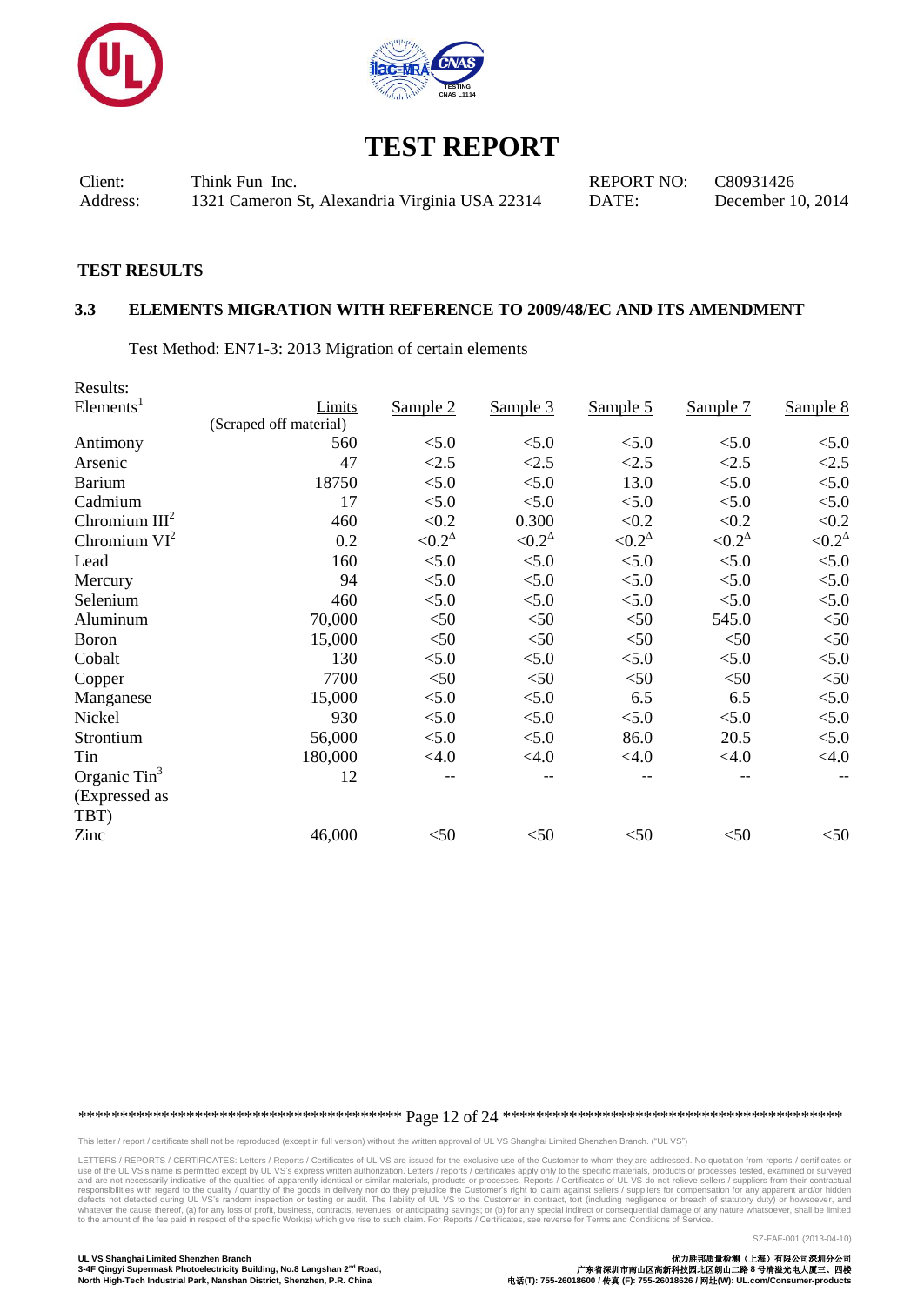

![](_page_12_Picture_1.jpeg)

Client: Think Fun Inc. The CREPORT NO: C80931426 Address: 1321 Cameron St, Alexandria Virginia USA 22314 DATE: December 10, 2014

#### **TEST RESULTS**

Results: Elements<sup>1</sup> Limits (Scraped off material) Sample 9 Sample 10 Sample 11 Sample 12 Antimony 560 <5.0 <5.0 <5.0 <5.0 Arsenic 47 <2.5 <2.5 <2.5 <2.5 Barium 18750 <5.0 <5.0 <5.0 <5.0  $\text{Cadmium} \quad 17 \quad \text{<}5.0 \quad \text{<}5.0 \quad \text{<}5.0 \quad \text{<}5.0$ Chromium  $III<sup>2</sup>$ 460  $< 0.2$   $< 0.2$   $< 0.2$   $< 0.2$   $< 0.2$ Chromium  $VI^2$  $0.2$  <  $0.2^{\Delta}$  $< 0.2^\Delta$  $< 0.2^\Delta$  $< 0.2^\Delta$ Lead  $160 \leq 5.0 \leq 5.0 \leq 5.0$   $\leq 5.0 \leq 5.0$ Mercury 94  $\leq 5.0$   $\leq 5.0$   $\leq 5.0$   $\leq 5.0$ Selenium 460 <5.0 <5.0 <5.0 <5.0 Aluminum 70,000 <50 <50 <50 <50 Boron 15,000  $\leq 50$   $\leq 50$   $\leq 50$   $\leq 50$ Cobalt 130  $\leq 5.0$   $\leq 5.0$   $\leq 5.0$   $\leq 5.0$  $Copper$   $7700$   $<50$   $<50$   $<50$   $<50$ Manganese 15,000  $\leq 5.0$   $\leq 5.0$   $\leq 5.0$   $\leq 5.0$   $\leq 5.0$ Nickel 930 <5.0 <5.0 <5.0 <5.0 Strontium 56,000 <5.0 <5.0 <5.0 <5.0 Tin  $180,000 \leq 4.0 \leq 4.0 \leq 4.0 \leq 4.0$ Organic Tin<sup>3</sup> (Expressed as TBT) 12 -- -- -- --  $\frac{\text{Zinc}}{\text{Zinc}}$  46,000  $\text{<}50$   $\text{<}50$   $\text{<}50$   $\text{<}50$ 

> All concentrations expressed in milligrams per kilogram "<" means "less than"

\*\*\*\*\*\*\*\*\*\*\*\*\*\*\*\*\*\*\*\*\*\*\*\*\*\*\*\*\*\*\*\*\*\*\*\*\*\*\* Page 13 of 24 \*\*\*\*\*\*\*\*\*\*\*\*\*\*\*\*\*\*\*\*\*\*\*\*\*\*\*\*\*\*\*\*\*\*\*\*\*\*\*\*\*

This letter / report / certificate shall not be reproduced (except in full version) without the written approval of UL VS Shanghai Limited Shenzhen Branch. ("UL VS")

LETTERS / REPORTS / CERTIFICATES: Letters / Reports / Certificates of UL VS are issued for the exclusive use of the Customer to whom they are addressed. No quotation from reports / certificates or<br>use of the UL VS's name i responsibilities with regard to the quality / quantity of the goods in delivery nor do they prejudice the Customer's right to claim against sellers / suppliers for compensation for any apparent and/or hidden defects not de

3-4F Qingyi Supermask Photoelectricity Building, No.8 Langshan 2<sup>nd</sup> Road,

**UL VS Shanghai Limited Shenzhen Branch** 优力胜邦质量检测(上海)有限公司深圳分公司 **North High-Tech Industrial Park, Nanshan District, Shenzhen, P.R. China** 电话**(T): 755-26018600 /** 传真 **(F): 755-26018626 /** 网址**(W): UL.com/Consumer-products**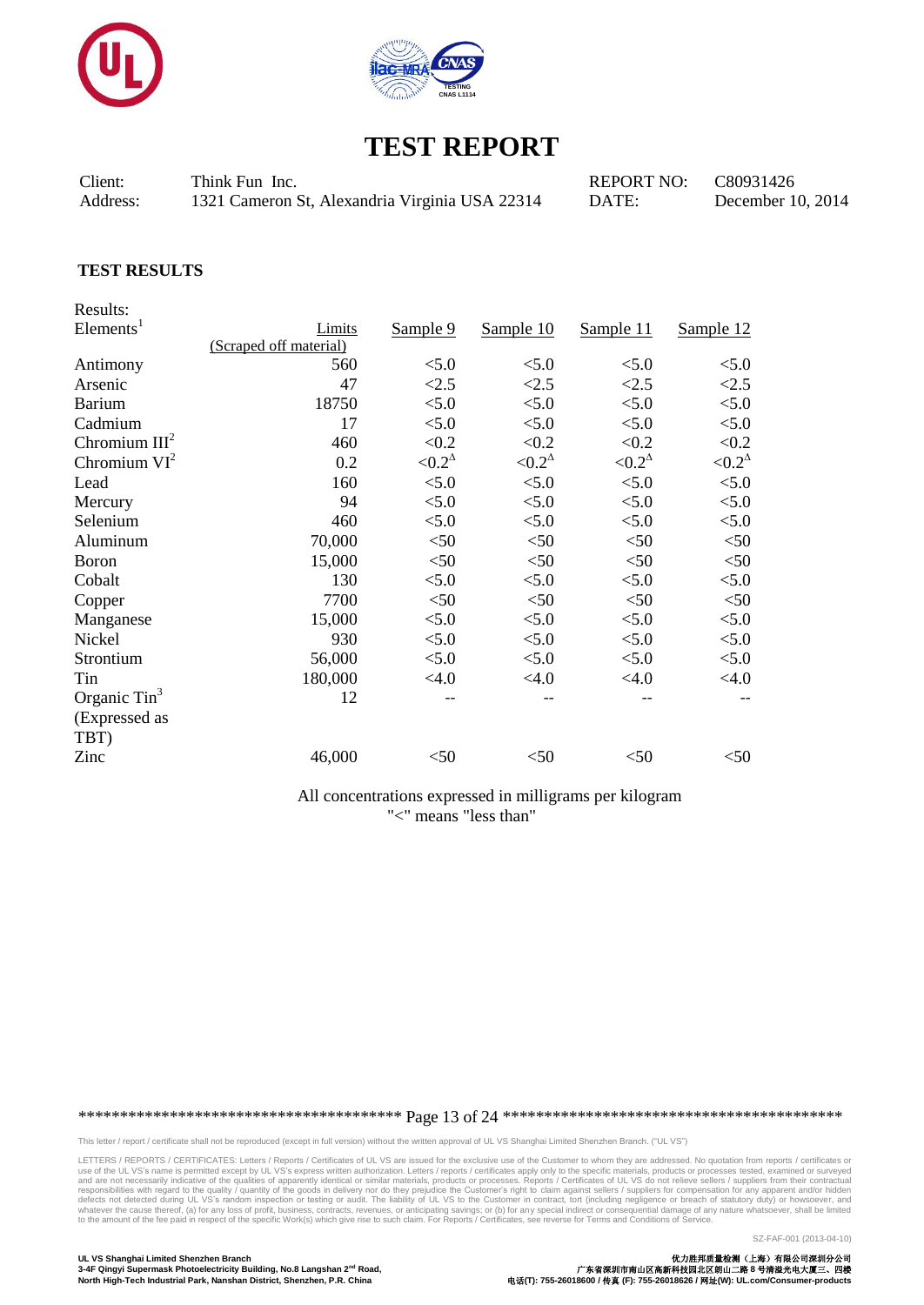![](_page_13_Picture_0.jpeg)

![](_page_13_Picture_1.jpeg)

Client: Think Fun Inc. REPORT NO: C80931426 Address: 1321 Cameron St, Alexandria Virginia USA 22314 DATE: December 10, 2014

### **TEST RESULTS**

#### **REMARK:**

- 1. Heavy Metals Content are Determined by ICP-MS (Induced Couple Plasma Mass Spectrometry) / ICP-OES (Induced Couple Plasma Optical Emission Spectroscopy)
- 2. If the chromium content of the tested sample does not exceed the limits of chromium III and/or chromium VI, it is deemed to comply on the respective migration requirements of chromium III and/or chromium VI under 2009/48/EC. Otherwise, the compliance on the migration requirements of the individual chromium III and/or chromium VI should be confirmed by further speciation techniques.

# : The chromium VI content is determined by LC-ICP-MS

- 3. If the Organic Tin content of the tested sample projected by the tin content does not exceed the limit of organotin, it is deemed to comply on the respective migration requirement of Organic Tin under 2009/48/EC and market with "- -". Otherwise, the compliance on the migration requirement of Organic Tin is confirmed by GCMS analysis with derivatisation
- 4. ∆ : Chromium VI data is based on total Chromium

#### **3.4 HEAVY METAL CONTENT TEST :CANADA TOYS REGULATION SOR/2011-17**

| Requirement : | Surface coating applied to Toys shall comply with heavy metal requirement as |
|---------------|------------------------------------------------------------------------------|
|               | below table.                                                                 |

Results:

|          | Total     | Total   | Soluble  | Soluble | Soluble       | Soluble       | Soluble  |
|----------|-----------|---------|----------|---------|---------------|---------------|----------|
| Elements | Lead      | Mercury | Antimony | Arsenic | <b>Barium</b> | Cadmium       | Selenium |
| Limits   | $\leq 90$ | None    | < 1000   | < 1000  | ${}_{< 1000}$ | ${}_{< 1000}$ | < 1000   |
| Sample 2 | ${<}10.0$ | $*N/D$  | < 50.0   | < 50.0  | < 50.0        | < 50.0        | < 50.0   |
| Sample 3 | $<$ 10.0  | $*N/D$  | < 50.0   | <50.0   | <50.0         | <50.0         | $<$ 50.0 |
| Sample 4 | $<$ 10.0  | $*N/D$  | < 50.0   | <50.0   | $<$ 50.0      | < 50.0        | $<$ 50.0 |

All concentrations expressed in milligrams per kilogram "<" means "less than" "N/D" means "None Detected"

\*\*Detection Limit is 10.0 milligrams per kilogram.

\*\*\*\*\*\*\*\*\*\*\*\*\*\*\*\*\*\*\*\*\*\*\*\*\*\*\*\*\*\*\*\*\*\*\*\*\*\*\* Page 14 of 24 \*\*\*\*\*\*\*\*\*\*\*\*\*\*\*\*\*\*\*\*\*\*\*\*\*\*\*\*\*\*\*\*\*\*\*\*\*\*\*\*\*

This letter / report / certificate shall not be reproduced (except in full version) without the written approval of UL VS Shanghai Limited Shenzhen Branch. ("UL VS")

LETTERS / REPORTS / CERTIFICATES: Letters / Reports / Certificates of UL VS are issued for the exclusive use of the Customer to whom they are addressed. No quotation from reports / certificates or use of the UL VS's name is permitted except by UL VS's express written authorization. Letters / reports / certificates apply only to the specific materials, products or processes tested, examined or surveyed<br>and are not ne responsibilities with regard to the quality / quantity of the goods in delivery nor do they prejudice the Customer's right to claim against sellers / suppliers for compensation for any apparent and/or hidden defects not de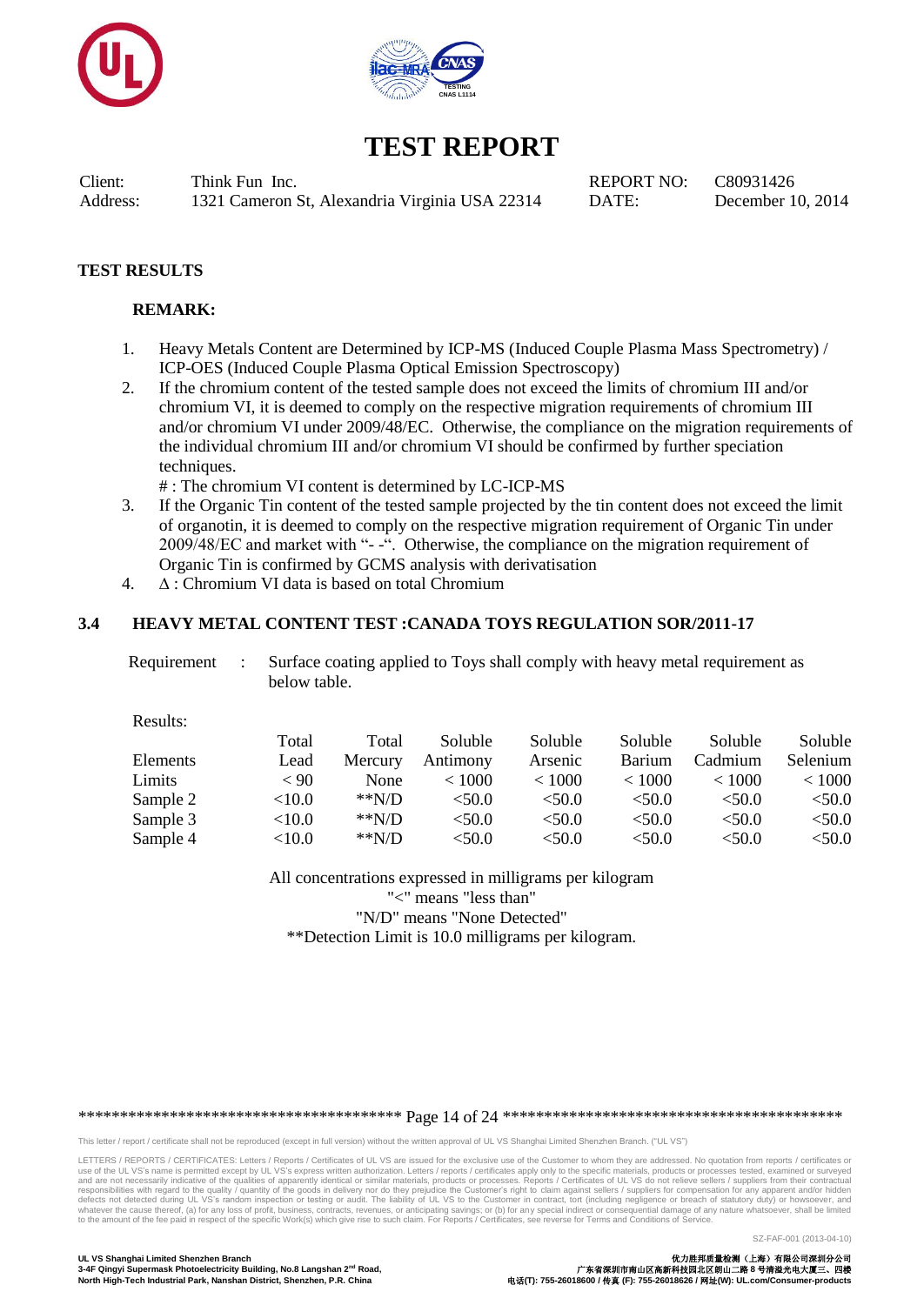![](_page_14_Picture_0.jpeg)

![](_page_14_Picture_1.jpeg)

Client: Think Fun Inc. REPORT NO: C80931426 Address: 1321 Cameron St, Alexandria Virginia USA 22314 DATE: December 10, 2014

#### **TEST RESULTS**

### **3.5 TOTAL LEAD CONTENT TEST: COATING**

Requirement : As per ASTM F963-11 Clause 4.3.5.1 (1) requirement, lead content in the materials under test shall not exceed of 90ppm.

Test method: CPSC-CH-E1003-09.1 Standard operating procedure for determining Lead (Pb) in paint

Results :

|            | Sample 2 | Sample 3  | Sample 4  |
|------------|----------|-----------|-----------|
| Total Lead | <10.0    | ${<}10.0$ | ${<}10.0$ |

All concentrations expressed in milligrams per kilogram "<" means "less than"

### **3.6 TOTAL LEAD CONTENT TEST: COATING**

Criteria : The submitted samples must meet the Total Lead Limit of 90ppm as stated in 16 CFR 1303

Test method: CPSC-CH-E1003-09.1 Standard operating procedure for determining Lead (Pb) in paint

Results :

|            | Sample 2 | Sample 3  | Sample 4 |
|------------|----------|-----------|----------|
| Total Lead | <10.0    | ${<}10.0$ | <10.0    |

All concentrations expressed in milligrams per kilogram "<" means "less than"

\*\*\*\*\*\*\*\*\*\*\*\*\*\*\*\*\*\*\*\*\*\*\*\*\*\*\*\*\*\*\*\*\*\*\*\*\*\*\* Page 15 of 24 \*\*\*\*\*\*\*\*\*\*\*\*\*\*\*\*\*\*\*\*\*\*\*\*\*\*\*\*\*\*\*\*\*\*\*\*\*\*\*\*\*

This letter / report / certificate shall not be reproduced (except in full version) without the written approval of UL VS Shanghai Limited Shenzhen Branch. ("UL VS")

LETTERS / REPORTS / CERTIFICATES: Letters / Reports / Certificates of UL VS are issued for the exclusive use of the Customer to whom they are addressed. No quotation from reports / certificates or use of the UL VS's name is permitted except by UL VS's express written authorization. Letters / reports / certificates apply only to the specific materials, products or processes tested, examined or surveyed<br>and are not ne responsibilities with regard to the quality / quantity of the goods in delivery nor do they prejudice the Customer's right to claim against sellers / suppliers for compensation for any apparent and/or hidden defects not de

SZ-FAF-001 (2013-04-10)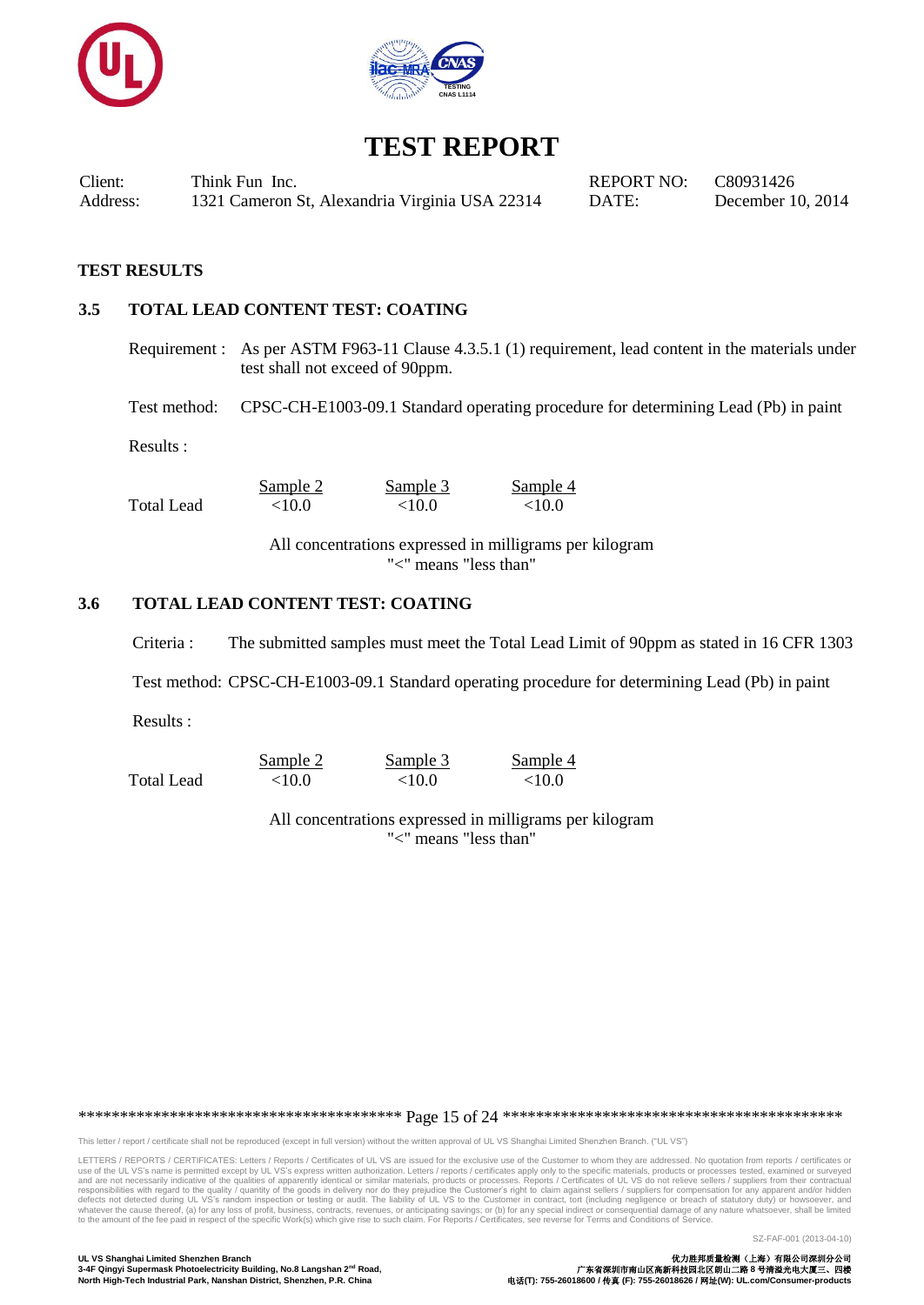![](_page_15_Picture_0.jpeg)

![](_page_15_Picture_1.jpeg)

Client: Think Fun Inc. REPORT NO: C80931426 Address: 1321 Cameron St, Alexandria Virginia USA 22314 DATE: December 10, 2014

#### **TEST RESULTS**

### **3.7 TOTAL LEAD CONTENT TEST: COATING**

Requirement : The submitted samples must meet the Total Lead Limit of 90ppm as per Consumer Product Safety Improvement Act of 2008

Test method: CPSC-CH-E1003-09.1 Standard operating procedure for determining Lead (Pb) in paint

Results:

Sample 2 Sample 3 Sample 4 Total Lead  $< 10.0$   $< 10.0$   $< 10.0$ 

> All concentrations expressed in milligrams per kilogram "<" means "less than"

#### **3.8 TOTAL LEAD CONTENT TEST: SUBSTRATE**

Requirement: As per ASTM F963-11 Clause 4.3.5.2 (2) (a) requirement, lead content in the materials under test shall not exceed of 100ppm.

Test method: CPSC-CH-E1001-8.3 Standard operating procedure for determining total Lead (Pb) in metal; CPSC-CH-E1002-8.3 Standard operating procedure for determining total Lead (Pb) in non-metal

Results :

|            | Sample 7 | Sample $8/9/10$ | Sample $11/12$ | Sample 13 |
|------------|----------|-----------------|----------------|-----------|
| Total Lead | $<$ 10.0 | ${<}10.0$       | ${<}10.0$      | ${<}10.0$ |
|            |          |                 |                |           |

All concentrations expressed in milligrams per kilogram "<" means "less than"

\*\*\*\*\*\*\*\*\*\*\*\*\*\*\*\*\*\*\*\*\*\*\*\*\*\*\*\*\*\*\*\*\*\*\*\*\*\*\* Page 16 of 24 \*\*\*\*\*\*\*\*\*\*\*\*\*\*\*\*\*\*\*\*\*\*\*\*\*\*\*\*\*\*\*\*\*\*\*\*\*\*\*\*\*

This letter / report / certificate shall not be reproduced (except in full version) without the written approval of UL VS Shanghai Limited Shenzhen Branch. ("UL VS")

LETTERS / REPORTS / CERTIFICATES: Letters / Reports / Certificates of UL VS are issued for the exclusive use of the Customer to whom they are addressed. No quotation from reports / certificates or use of the UL VS's name is permitted except by UL VS's express written authorization. Letters / reports / certificates apply only to the specific materials, products or processes tested, examined or surveyed<br>and are not ne responsibilities with regard to the quality / quantity of the goods in delivery nor do they prejudice the Customer's right to claim against sellers / suppliers for compensation for any apparent and/or hidden defects not de

SZ-FAF-001 (2013-04-10)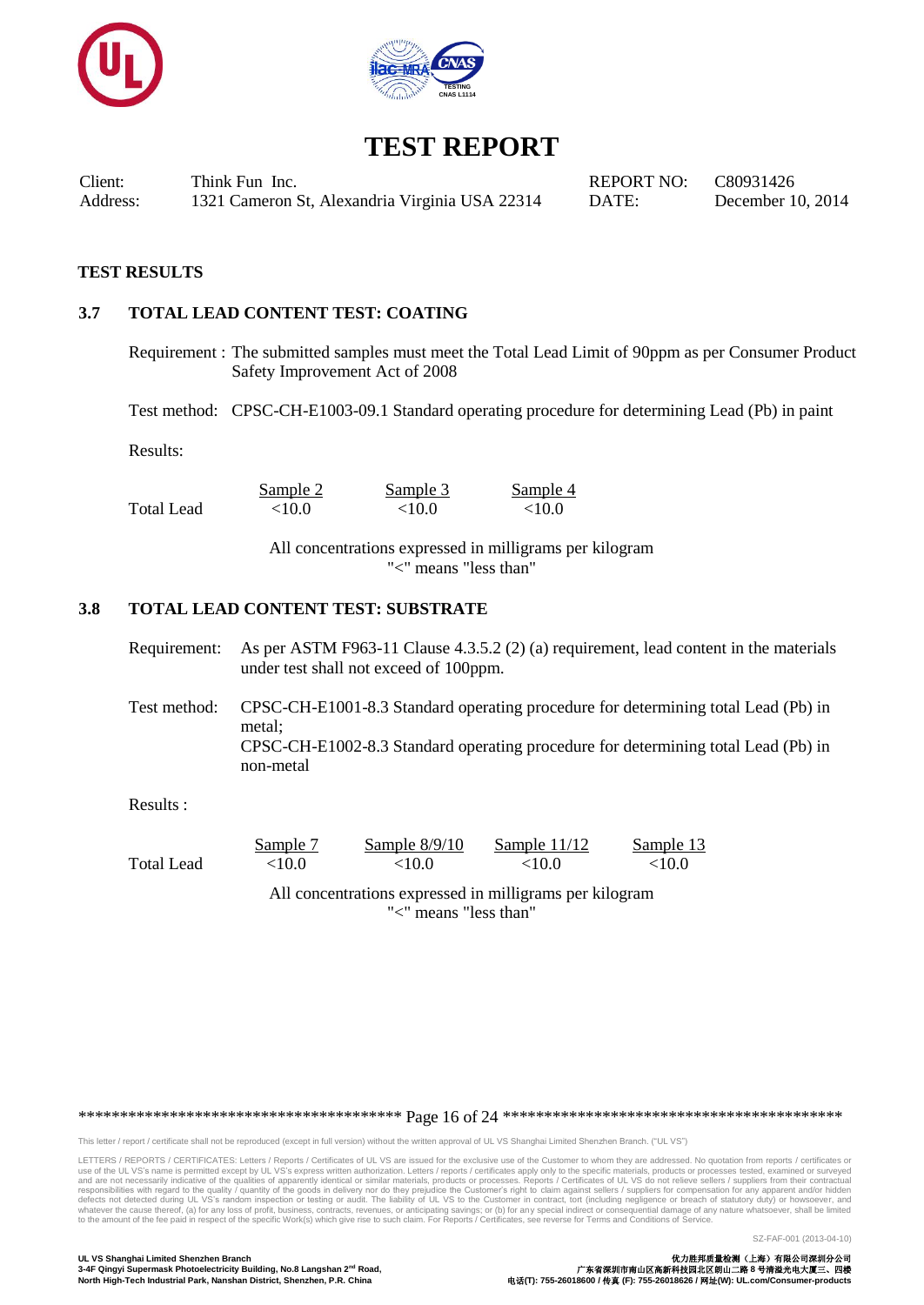![](_page_16_Picture_0.jpeg)

![](_page_16_Picture_1.jpeg)

Client: Think Fun Inc. REPORT NO: C80931426 Address: 1321 Cameron St, Alexandria Virginia USA 22314 DATE: December 10, 2014

#### **TEST RESULTS**

#### **3.9 TOTAL LEAD CONTENT TEST: SUBSTRATE**

Requirement: The submitted samples must meet the Total Lead Limit of 100ppm as per Consumer Product Safety Improvement Act of 2008

Test method: CPSC-CH-E1001-8.3 Standard operating procedure for determining total Lead (Pb) in metal children's product (including children's metal jewelry); CPSC-CH-E1002-8.3 Standard operating procedure for determining total Lead (Pb) in non-metal children's products.

Results:

|                                                                                  | Sample 7  | Sample $8/9/10$ | Sample $11/12$ | Sample 13 |  |  |
|----------------------------------------------------------------------------------|-----------|-----------------|----------------|-----------|--|--|
| Total Lead                                                                       | ${<}10.0$ | <10.0           | <10.0          | <10.0     |  |  |
| All concentrations expressed in milligrams per kilogram<br>"<" means "less than" |           |                 |                |           |  |  |

#### **3.10 TOTAL LEAD CONTENT IN NON-PVC ACCESSIBLE COMPONENT TEST: COATING**

Criteria : The total lead content shall not be more than 600ppm in Non-PVC accessible components as per California Proposition 65

Test method: CPSC-CH-E1003-09.1 Standard operating procedure for determining Lead (Pb) in paint

Results :

Sample 2 Sample 3 Sample 4 Total Lead <10.0 <10.0 <10.0

> All concentrations expressed in milligrams per kilogram "<" means "less than"

\*\*\*\*\*\*\*\*\*\*\*\*\*\*\*\*\*\*\*\*\*\*\*\*\*\*\*\*\*\*\*\*\*\*\*\*\*\*\* Page 17 of 24 \*\*\*\*\*\*\*\*\*\*\*\*\*\*\*\*\*\*\*\*\*\*\*\*\*\*\*\*\*\*\*\*\*\*\*\*\*\*\*\*\*

This letter / report / certificate shall not be reproduced (except in full version) without the written approval of UL VS Shanghai Limited Shenzhen Branch. ("UL VS")

LETTERS / REPORTS / CERTIFICATES: Letters / Reports / Certificates of UL VS are issued for the exclusive use of the Customer to whom they are addressed. No quotation from reports / certificates or use of the UL VS's name is permitted except by UL VS's express written authorization. Letters / reports / certificates apply only to the specific materials, products or processes tested, examined or surveyed<br>and are not ne responsibilities with regard to the quality / quantity of the goods in delivery nor do they prejudice the Customer's right to claim against sellers / suppliers for compensation for any apparent and/or hidden defects not de

SZ-FAF-001 (2013-04-10)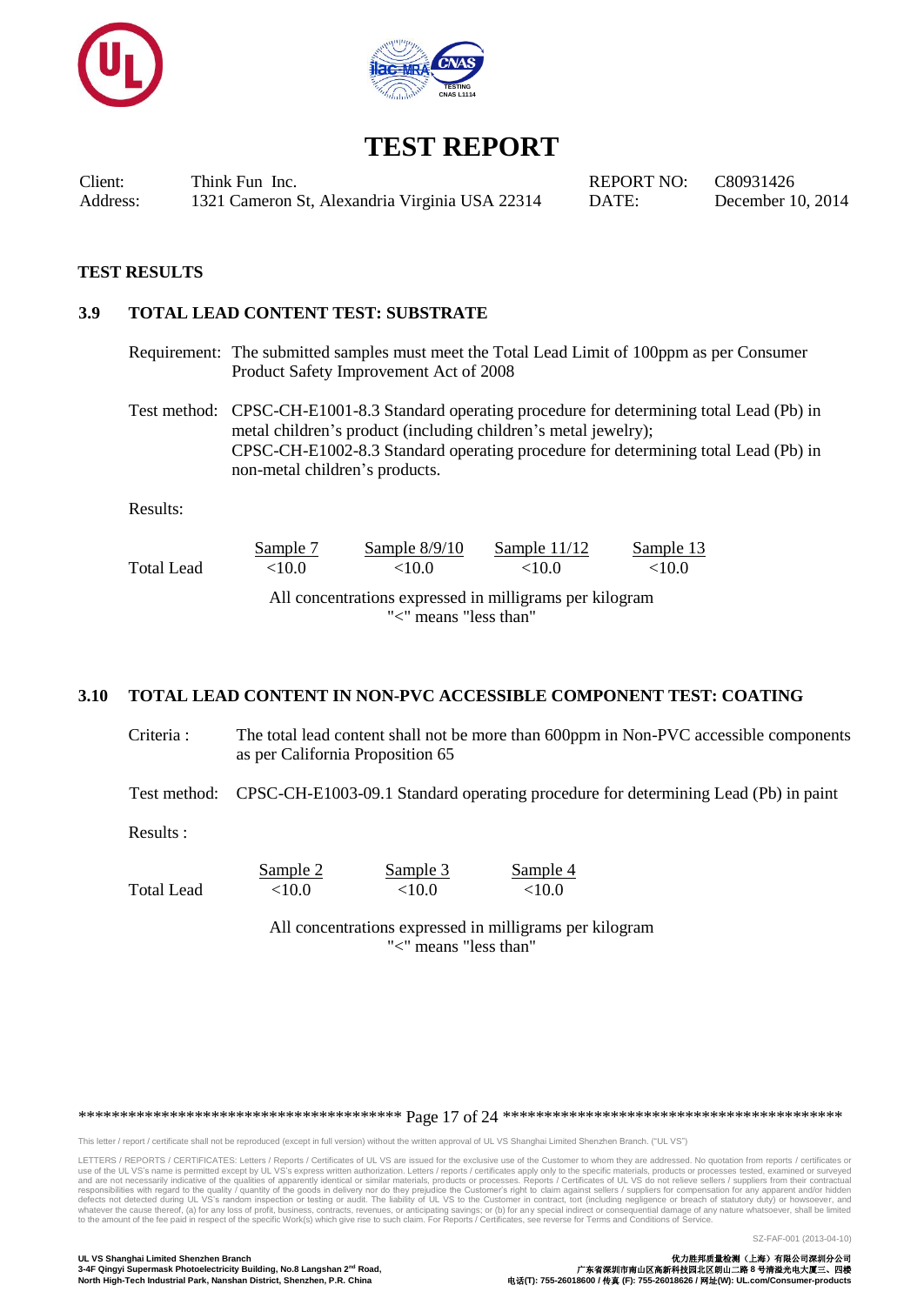![](_page_17_Picture_0.jpeg)

![](_page_17_Picture_1.jpeg)

Client: Think Fun Inc. REPORT NO: C80931426 Address: 1321 Cameron St, Alexandria Virginia USA 22314 DATE: December 10, 2014

#### **TEST RESULTS**

#### **3.11 TOTAL LEAD CONTENT IN NON-PVC ACCESSIBLE COMPONENT TEST: SUBSTRATE**

Criteria : The total lead content shall not be more than 600ppm in Non-PVC accessible components as per California Proposition 65

Test method: CPSC-CH-E1001-8.3 Standard operating procedure for determining total Lead (Pb) in metal children's product (including children's metal jewelry); CPSC-CH-E1002-8.3 Standard operating procedure for determining total Lead (Pb) in non-metal children's products.

Results :

|            | Sample 6 | Sample <sup>-</sup> | Sample $8/9/10$ | Sample $11/12$ | Sample 13 |
|------------|----------|---------------------|-----------------|----------------|-----------|
| Total Lead | :10.0    | 10.0 $^{\circ}$     | <10.0           | <10.0          | <10.0     |

All concentrations expressed in milligrams per kilogram "<" means "less than"

#### **3.12 TOTAL CADMIUM CONTENT AND EUROPEAN REACH REGULATION ANNEX XVI**I**: WET-ASHING DIGESTION AND DETECTED WITH AAS/ICP**

Results:

| Element       | <b>Total Cadmium</b> |
|---------------|----------------------|
| Limit         | < 100                |
| Sample 2      | < 5.0                |
| Sample 3      | < 5.0                |
| Sample 4      | < 5.0                |
| Sample 7      | < 5.0                |
| Sample 8/9/10 | < 5.0                |
| Sample 11/12  | < 5.0                |

All concentrations expressed in milligrams per kilogram "<" means "less than"

\*\*\*\*\*\*\*\*\*\*\*\*\*\*\*\*\*\*\*\*\*\*\*\*\*\*\*\*\*\*\*\*\*\*\*\*\*\*\* Page 18 of 24 \*\*\*\*\*\*\*\*\*\*\*\*\*\*\*\*\*\*\*\*\*\*\*\*\*\*\*\*\*\*\*\*\*\*\*\*\*\*\*\*\*

This letter / report / certificate shall not be reproduced (except in full version) without the written approval of UL VS Shanghai Limited Shenzhen Branch. ("UL VS")

LETTERS / REPORTS / CERTIFICATES: Letters / Reports / Certificates of UL VS are issued for the exclusive use of the Customer to whom they are addressed. No quotation from reports / certificates or use of the UL VS's name is permitted except by UL VS's express written authorization. Letters / reports / certificates apply only to the specific materials, products or processes tested, examined or surveyed<br>and are not ne responsibilities with regard to the quality / quantity of the goods in delivery nor do they prejudice the Customer's right to claim against sellers / suppliers for compensation for any apparent and/or hidden defects not de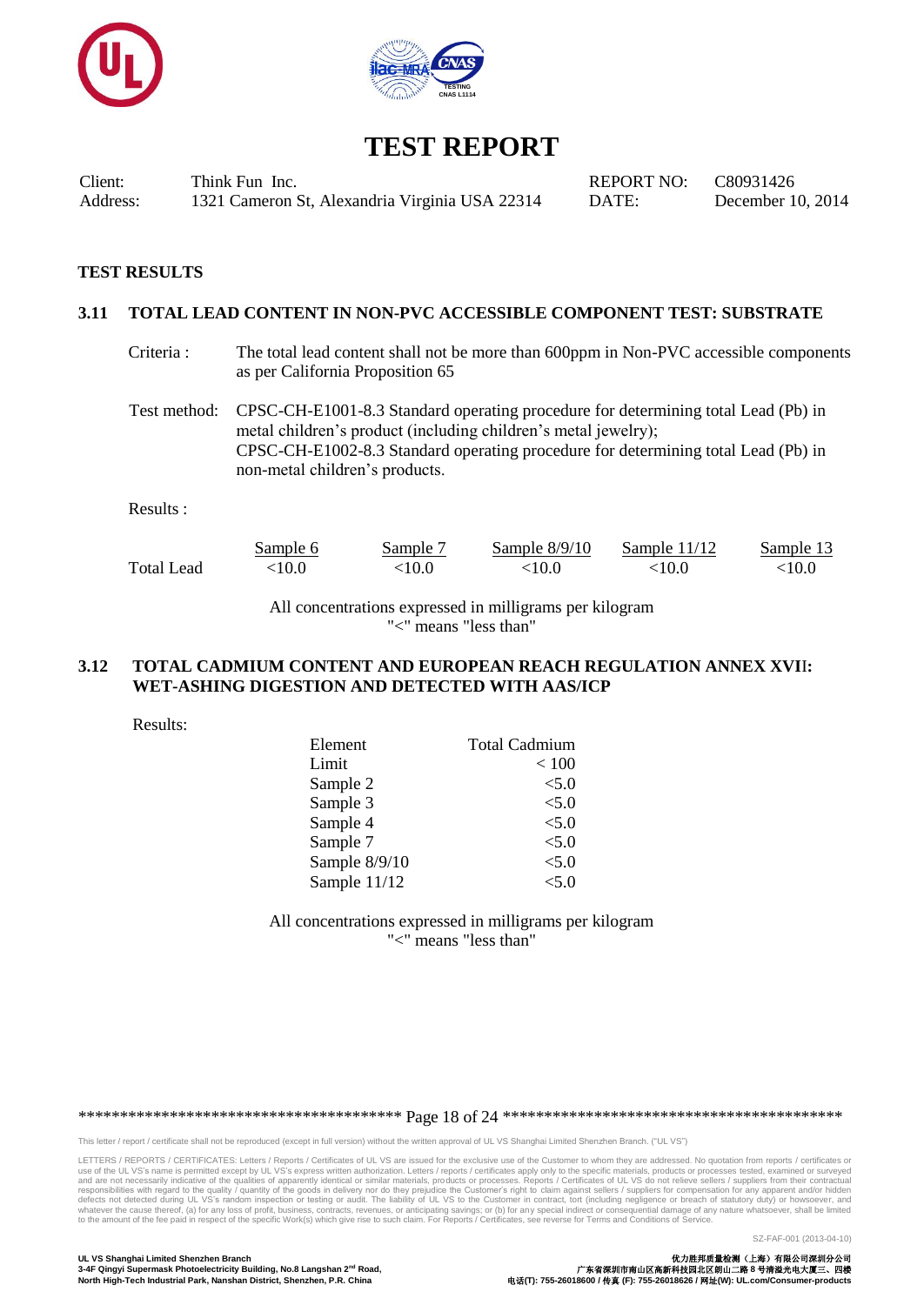![](_page_18_Picture_0.jpeg)

![](_page_18_Picture_1.jpeg)

Client: Think Fun Inc. REPORT NO: C80931426 Address: 1321 Cameron St, Alexandria Virginia USA 22314 DATE: December 10, 2014

### **TEST RESULTS**

### **3.13 TOTAL PHTHALATE TEST**

| Requirement                                                                            | $\ddot{\cdot}$           | DEHP, DBP or BBP content shall not be more than 0.1% by weight in toys and<br>childcare article.<br>DINP, DIDP or DNOP content shall not be more than 0.1% by weight in toys and<br>childcare article which can be placed in the mouth by children. |                                                      |             |                            |                                                                       |             |
|----------------------------------------------------------------------------------------|--------------------------|-----------------------------------------------------------------------------------------------------------------------------------------------------------------------------------------------------------------------------------------------------|------------------------------------------------------|-------------|----------------------------|-----------------------------------------------------------------------|-------------|
| <b>Test Method</b>                                                                     | $\ddot{\cdot}$           | phthalates.                                                                                                                                                                                                                                         |                                                      |             |                            | CPSC-CH-C1001-09.3, Standard operating procedure for determination of |             |
| Results                                                                                | $\ddot{\cdot}$           |                                                                                                                                                                                                                                                     |                                                      |             |                            |                                                                       |             |
| Sample ID                                                                              | Plasticiser Values (w/w) |                                                                                                                                                                                                                                                     |                                                      |             |                            |                                                                       |             |
|                                                                                        |                          | <b>DBP</b>                                                                                                                                                                                                                                          | <b>BBP</b>                                           | <b>DEHP</b> | <b>DNOP</b>                | <b>DINP</b>                                                           | <b>DIDP</b> |
| Sample 2/3                                                                             |                          | 0.009%                                                                                                                                                                                                                                              | ND                                                   | ND          | ND                         | ND                                                                    | ND          |
| Sample 4                                                                               |                          | ND                                                                                                                                                                                                                                                  | ND                                                   | ND          | ND                         | ND                                                                    | ND          |
| Sample 7                                                                               |                          | ND                                                                                                                                                                                                                                                  | ND                                                   | ND          | ND                         | ND                                                                    | ND          |
| Sample 10                                                                              |                          | ND                                                                                                                                                                                                                                                  | ND                                                   | <b>ND</b>   | N <sub>D</sub>             | ND                                                                    | ND          |
| Remarks:<br>1) Detection Limit for each phthalate = $0.005\%$<br>$2)$ ND= not detected |                          |                                                                                                                                                                                                                                                     |                                                      |             |                            |                                                                       |             |
| Key<br>$\ddot{\cdot}$                                                                  | <b>DBP</b><br><b>BBP</b> |                                                                                                                                                                                                                                                     | $=$ Di-butyl phthalate<br>$=$ Benzyl butyl phthalate |             | <b>DEHP</b><br><b>DINP</b> | $= Di (2-Ethylhexyl)$ phthalate<br>$= Di$ -"isonomy" phthalate        |             |

 $DIDP = Di$ -"isodecyl" phthalate  $DNOP = Di$ -n-octal phthalate

\*\*\*\*\*\*\*\*\*\*\*\*\*\*\*\*\*\*\*\*\*\*\*\*\*\*\*\*\*\*\*\*\*\*\*\*\*\*\* Page 19 of 24 \*\*\*\*\*\*\*\*\*\*\*\*\*\*\*\*\*\*\*\*\*\*\*\*\*\*\*\*\*\*\*\*\*\*\*\*\*\*\*\*\*

This letter / report / certificate shall not be reproduced (except in full version) without the written approval of UL VS Shanghai Limited Shenzhen Branch. ("UL VS")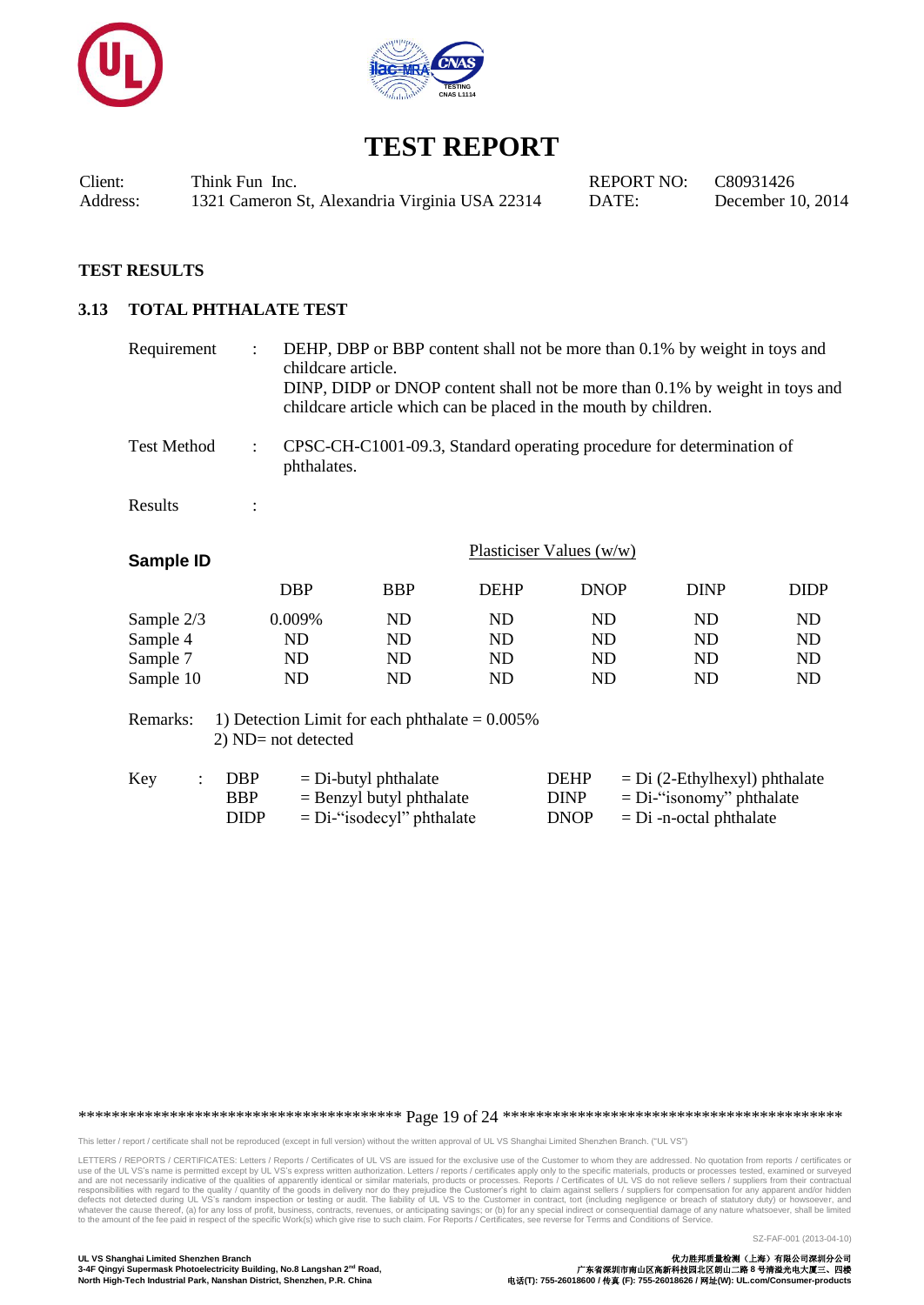![](_page_19_Picture_0.jpeg)

![](_page_19_Picture_1.jpeg)

Client: Think Fun Inc. REPORT NO: C80931426 Address: 1321 Cameron St, Alexandria Virginia USA 22314 DATE: December 10, 2014

#### **TEST RESULTS**

#### **3.14 TOTAL PHTHALATE TEST AND EUROPEAN REACH REGULATION ANNEX XVI**I

- Test Method : EN 14372: 2004
- Requirement : DEHP, DBP & BBP content shall not be more than 0.1% by weight in toys and children article.

DINP, DIDP & DNOP content shall not be more than 0.1% by weight in toys and children article that can be placed in the mouth by children.

Results :

|            | Plasticiser Values $(w/w)$ |             |             |             |             |
|------------|----------------------------|-------------|-------------|-------------|-------------|
| <b>DBP</b> | <b>BBP</b>                 | <b>DEHP</b> | <b>DNOP</b> | <b>DINP</b> | <b>DIDP</b> |
| 0.009%     | ND                         | ND          | ND          | <b>ND</b>   | ND          |
| ND         | ND                         | ND          | ND          | ND          | <b>ND</b>   |
| ND         | ND                         | ND          | ND          | ND          | ND          |
| ND         | ND                         | ND          | ND          | ND          | <b>ND</b>   |
| ND         | ND                         | ND          | ND          | ND          | ND          |
| ND         | ND                         | ND          | ND          | ND          | ND          |
|            |                            |             |             |             |             |

Remarks: 1) Detection Limit for each phthalate  $= 0.005\%$ 2) ND= not detected

| Key | DBP         | $=$ Di-butyl phthalate       | <b>DEHP</b> | $=$ Di (2-Ethylhexyl) phthalate |
|-----|-------------|------------------------------|-------------|---------------------------------|
|     | <b>BBP</b>  | $=$ Benzyl butyl phthalate   | <b>DINP</b> | $= Di$ -"isonomy" phthalate     |
|     | <b>DIDP</b> | $= Di$ -"isodecyl" phthalate | <b>DNOP</b> | $= Di$ -n-octal phthalate       |

\*\*\*\*\*\*\*\*\*\*\*\*\*\*\*\*\*\*\*\*\*\*\*\*\*\*\*\*\*\*\*\*\*\*\*\*\*\*\* Page 20 of 24 \*\*\*\*\*\*\*\*\*\*\*\*\*\*\*\*\*\*\*\*\*\*\*\*\*\*\*\*\*\*\*\*\*\*\*\*\*\*\*\*\*

This letter / report / certificate shall not be reproduced (except in full version) without the written approval of UL VS Shanghai Limited Shenzhen Branch. ("UL VS")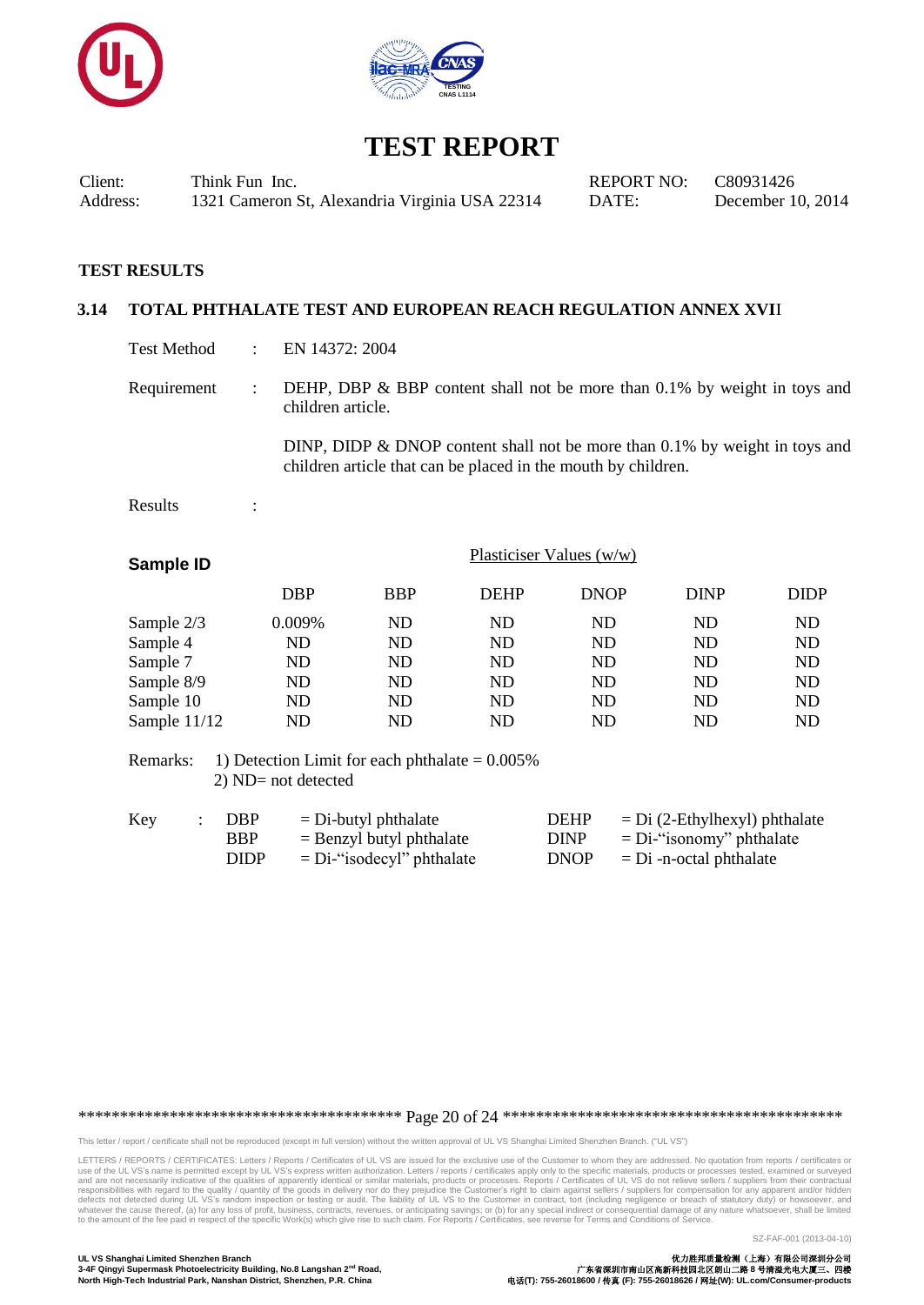![](_page_20_Picture_0.jpeg)

![](_page_20_Picture_1.jpeg)

Client: Think Fun Inc. REPORT NO: C80931426 Address: 1321 Cameron St, Alexandria Virginia USA 22314 DATE: December 10, 2014

#### **TEST RESULTS**

#### **3.15 TOTAL PHTHALATE TEST WITH REFERENCE TO CALIFORNIA PROPOSITION 65**

Test Method : CPSC-CH-C1001-09.3, Standard operating procedure for determination of phthalates.

Requirement : Each of DEHP, DBP, BBP, DIDP, DnHP & DINP content shall not be more than 0.1% by weight. Results :

| Plasticiser Values $(w/w)$ |            |             |           |             |             |
|----------------------------|------------|-------------|-----------|-------------|-------------|
| <b>DBP</b>                 | <b>BBP</b> | <b>DEHP</b> | DnHP      | <b>DINP</b> | <b>DIDP</b> |
| 0.009%                     | ND         | ND          | ND        | ND          | ND          |
| ND                         | ND         | ND          | ND        | ND          | ND          |
| ND                         | ND         | ND          | ND        | ND          | ND          |
| ND                         | ND         | <b>ND</b>   | <b>ND</b> | ND          | <b>ND</b>   |
| ND                         | ND         | ND          | <b>ND</b> | ND          | ND          |
| ND                         | ND         | ND          | ND        | ND          | ND          |
|                            |            |             |           |             |             |

Remarks: 1) Detection Limit for each phthalate  $= 0.005\%$ 2) ND= not detected

| Key | DBP         | $=$ Di-butyl phthalate       | <b>DEHP</b> | $= Di (2-Ethylhexyl) Phthalate$ |
|-----|-------------|------------------------------|-------------|---------------------------------|
|     | <b>BBP</b>  | $=$ Benzyl butyl Phthalate   | <b>DNHP</b> | $=$ Di-n-hexyl phthalate        |
|     | <b>DIDP</b> | $= Di$ -"isodecyl" phthalate | <b>DINP</b> | $=$ Di-iso-nonyl phthalate      |

\*\*\*\*\*\*\*\*\*\*\*\*\*\*\*\*\*\*\*\*\*\*\*\*\*\*\*\*\*\*\*\*\*\*\*\*\*\*\* Page 21 of 24 \*\*\*\*\*\*\*\*\*\*\*\*\*\*\*\*\*\*\*\*\*\*\*\*\*\*\*\*\*\*\*\*\*\*\*\*\*\*\*\*\*

This letter / report / certificate shall not be reproduced (except in full version) without the written approval of UL VS Shanghai Limited Shenzhen Branch. ("UL VS")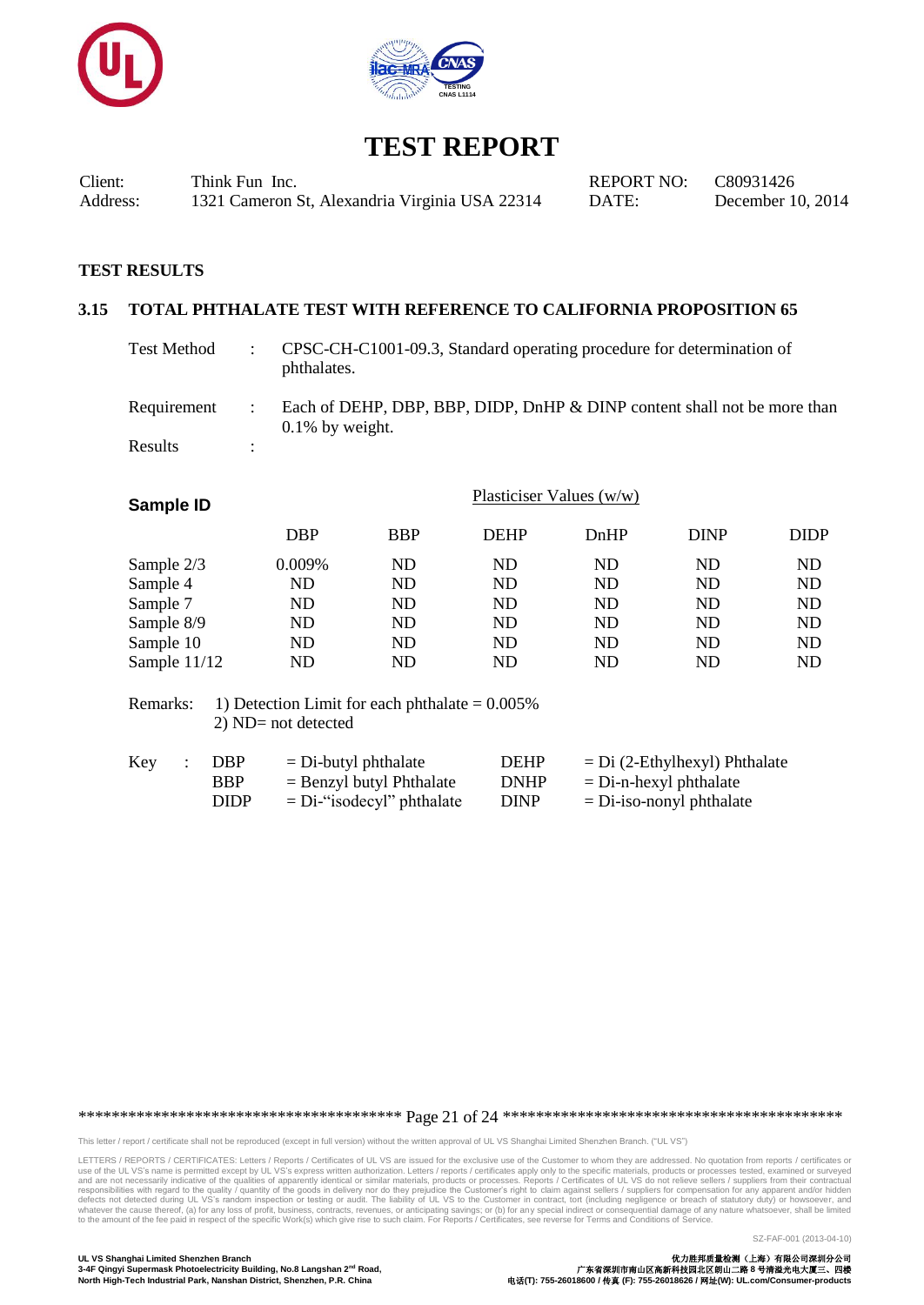![](_page_21_Picture_0.jpeg)

![](_page_21_Picture_1.jpeg)

Client: Think Fun Inc. REPORT NO: C80931426 Address: 1321 Cameron St, Alexandria Virginia USA 22314 DATE: December 10, 2014

#### **TEST RESULTS**

### **3.16 NERC (FORMERLY ORGANIZATION: CSG) MODEL LEGISLATION – TOXICS IN PACKAGING CLEARINGHOUSE (TPCH), AS REVISED DECEMBER 1998 & OCTOBER 2004 AND MICROWAVE DIGESTION AND DETECTED WITH AAS/ICP AND WET-ASHING DIGESTION AND DETECTED WITH AAS/ICP**

|               | Hexavalent |                   |                      | $Pb + Cd + Hg +$ |
|---------------|------------|-------------------|----------------------|------------------|
| Total Cadmium | Chromium   | <b>Total Lead</b> | <b>Total Mercury</b> | Cr(VI)           |
|               |            |                   |                      | < 100            |
| < 5.0         | < 10.0     | < 10.0            | < 5.0                | $<$ 30.0         |
| < 5.0         | < 10.0     | < 10.0            | < 5.0                | $<$ 30.0         |
| < 5.0         | < 10.0     | < 10.0            | < 5.0                | $<$ 30.0         |
| < 5.0         | <10.0      | <10.0             | < 5.0                | $<$ 30.0         |
| < 5.0         | < 10.0     | < 10.0            | < 5.0                | $<$ 30.0         |
|               |            |                   |                      |                  |

All concentrations expressed in milligrams per kilogram "<" means "less than"

\*\*\*\*\*\*\*\*\*\*\*\*\*\*\*\*\*\*\*\*\*\*\*\*\*\*\*\*\*\*\*\*\*\*\*\*\*\*\* Page 22 of 24 \*\*\*\*\*\*\*\*\*\*\*\*\*\*\*\*\*\*\*\*\*\*\*\*\*\*\*\*\*\*\*\*\*\*\*\*\*\*\*\*\*

This letter / report / certificate shall not be reproduced (except in full version) without the written approval of UL VS Shanghai Limited Shenzhen Branch. ("UL VS")

LETTERS / REPORTS / CERTIFICATES: Letters / Reports / Certificates of UL VS are issued for the exclusive use of the Customer to whom they are addressed. No quotation from reports / certificates or<br>use of the UL VS's name i responsibilities with regard to the quality / quantity of the goods in delivery nor do they prejudice the Customer's right to claim against sellers / suppliers for compensation for any apparent and/or hidden defects not de

SZ-FAF-001 (2013-04-10)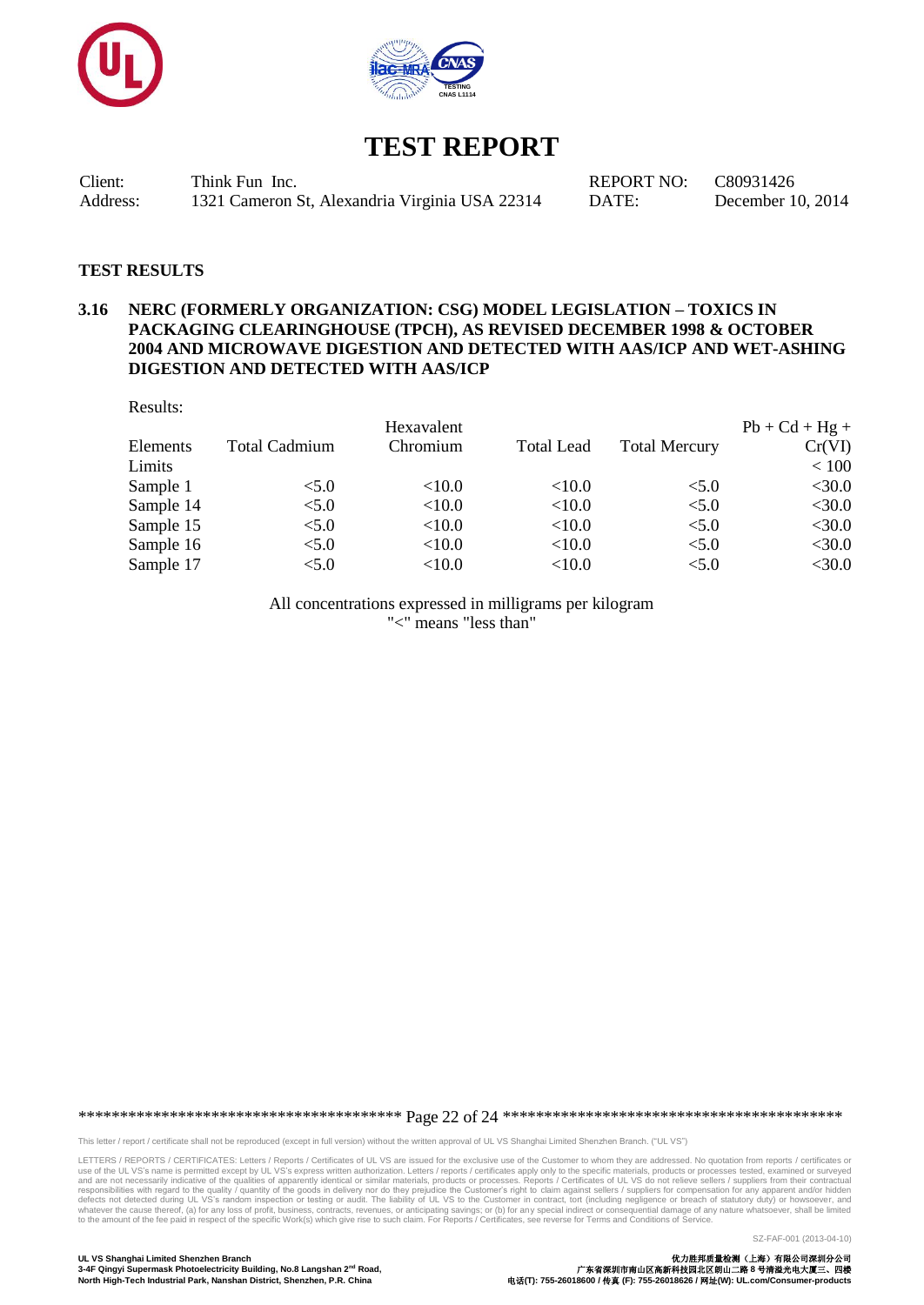![](_page_22_Picture_0.jpeg)

![](_page_22_Picture_1.jpeg)

Client: Think Fun Inc. REPORT NO: C80931426 Address: 1321 Cameron St, Alexandria Virginia USA 22314 DATE: December 10, 2014

#### **TEST RESULTS**

### **3.17 HEAVY METALS REQUIREMENTS ON PACKAGING AND PACKAGING WASTE: 94/62/EC & MICROWAVE DIGESTION AND DETECTED WITH AAS/ICP AND WET-ASHING DIGESTION AND DETECTED WITH AAS/ICP**

| Results:  |                      |            |                   |                      |                  |
|-----------|----------------------|------------|-------------------|----------------------|------------------|
|           |                      | Hexavalent |                   |                      | $Pb + Cd + Hg +$ |
| Elements  | <b>Total Cadmium</b> | Chromium   | <b>Total Lead</b> | <b>Total Mercury</b> | Cr(VI)           |
| Limits    |                      |            |                   |                      | < 100            |
| Sample 1  | < 5.0                | ${<}10.0$  | ${<}10.0$         | < 5.0                | $<$ 30.0         |
| Sample 14 | < 5.0                | < 10.0     | ${<}10.0$         | < 5.0                | $<$ 30.0         |
| Sample 15 | < 5.0                | < 10.0     | ${<}10.0$         | < 5.0                | $<$ 30.0         |
| Sample 16 | < 5.0                | < 10.0     | < 10.0            | < 5.0                | $<$ 30.0         |
| Sample 17 | < 5.0                | < 10.0     | < 10.0            | < 5.0                | $<$ 30.0         |
|           |                      |            |                   |                      |                  |

All concentrations expressed in milligrams per kilogram "<" means "less than"

Date(s) of test(s) conducted: December 3, 2014 to December 5, 2014

\*\*\*\*\*\*\*\*\*\*\*\*\*\*\*\*\*\*\*\*\*\*\*\*\*\*\*\*\*\*\*\*\*\*\*\*\*\*\* Page 23 of 24 \*\*\*\*\*\*\*\*\*\*\*\*\*\*\*\*\*\*\*\*\*\*\*\*\*\*\*\*\*\*\*\*\*\*\*\*\*\*\*\*\*

This letter / report / certificate shall not be reproduced (except in full version) without the written approval of UL VS Shanghai Limited Shenzhen Branch. ("UL VS")

LETTERS / REPORTS / CERTIFICATES: Letters / Reports / Certificates of UL VS are issued for the exclusive use of the Customer to whom they are addressed. No quotation from reports / certificates or<br>use of the UL VS's name i responsibilities with regard to the quality / quantity of the goods in delivery nor do they prejudice the Customer's right to claim against sellers / suppliers for compensation for any apparent and/or hidden defects not de

SZ-FAF-001 (2013-04-10)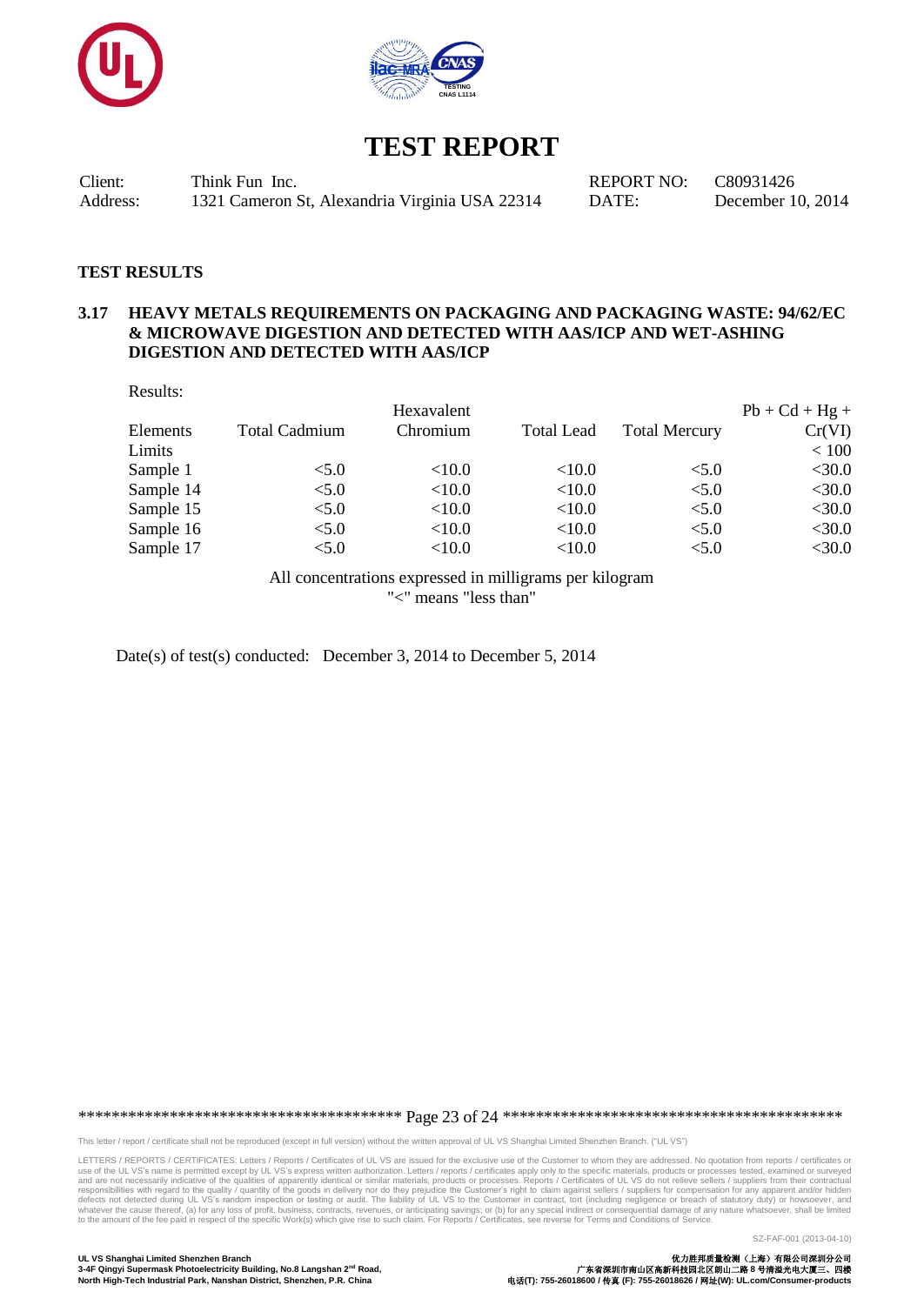![](_page_23_Picture_0.jpeg)

![](_page_23_Picture_1.jpeg)

Client: Think Fun Inc. REPORT NO: C80931426 Address: 1321 Cameron St, Alexandria Virginia USA 22314 DATE: December 10, 2014

**Product Photo:**

![](_page_23_Picture_7.jpeg)

![](_page_23_Picture_8.jpeg)

\*\*\*\*\*\*\*\*\* THE END \*\*\*\*\*\*\*\*\*

\*\*\*\*\*\*\*\*\*\*\*\*\*\*\*\*\*\*\*\*\*\*\*\*\*\*\*\*\*\*\*\*\*\*\*\*\*\*\* Page 24 of 24 \*\*\*\*\*\*\*\*\*\*\*\*\*\*\*\*\*\*\*\*\*\*\*\*\*\*\*\*\*\*\*\*\*\*\*\*\*\*\*\*\*

This letter / report / certificate shall not be reproduced (except in full version) without the written approval of UL VS Shanghai Limited Shenzhen Branch. ("UL VS")

LETTERS / REPORTS / CERTIFICATES: Letters / Reports / Certificates of UL VS are issued for the exclusive use of the Customer to whom they are addressed. No quotation from reports / certificates or<br>use of the UL VS's name i responsibilities with regard to the quality / quantity of the goods in delivery nor do they prejudice the Customer's right to claim against sellers / suppliers for compensation for any apparent and/or hidden defects not de

SZ-FAF-001 (2013-04-10)

**UL VS Shanghai Limited Shenzhen Branch** 优力胜邦质量检测(上海)有限公司深圳分公司 **3-4F Qingyi Supermask Photoelectricity Building, No.8 Langshan 2nd Road,** 广东省深圳市南山区高新科技园北区朗山二路 **8** 号清溢光电大厦三、四楼 **North High-Tech Industrial Park, Nanshan District, Shenzhen, P.R. China** 电话**(T): 755-26018600 /** 传真 **(F): 755-26018626 /** 网址**(W): UL.com/Consumer-products**